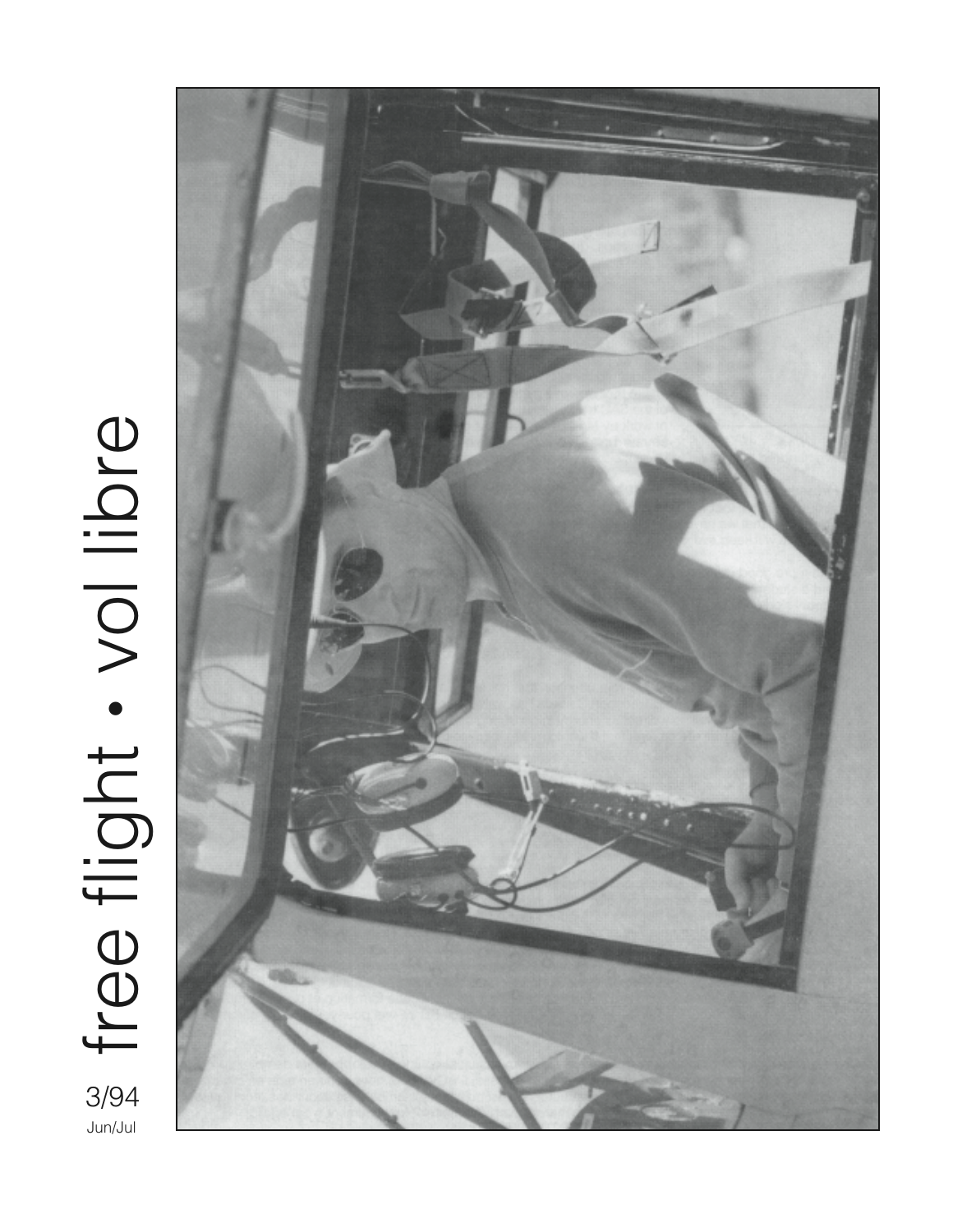# **LIAISON**



I have heard through the grapevine, or probably said it myself, that SAC was not doing the right things and some of you probably believe that SAC does not do anything. I do not want to argue the point here. If you think that way, you probably have good reasons to do so. However, complaining achieves precious little. If you have a concern about anything that goes on with the association, drop me a line outlining your *solution* to the situation. My address is in every issue of free flight. I prefer a note or a fax rather than phone calls because I travel a lot and am seldom at home. If we can correct it easily or inexpensively, trust me, we will do it rapidly.

I commented in the last issue about our less than stellar safety record. I hope everyone has read George Eckschmiedt's report and given some thought to the matter. Fortunately, one member has taken a leadership position on this crucial issue. Ken Brewin is coordinating our safety program as part of the Safety & Training committee. By now, a safety representative will have been designated for each zone. This person's role will be to interface with each club safety officer to insure that we have a safety program live everywhere. Hot off the press is a totally new version of the SAC training manual. Titled "Soar and Learn to Fly Gliders", this book is the result of a lot of work by Ian Oldaker and his group and follows modern training practises. As the fleet becomes more sophisticated, training has to keep pace. Joan at the national office has orders for

two hundred books and will be able to fill any additional orders.

I trust that the recruiting for the 1994 season is going well. It is unfortunate but it appears that we have to grow or perish. I strongly believe that we have to put ourselves in a position to offer more services to our members and remain cost effective. To achieve that we have to increase the volume of members, rather than strictly via the price of the membership. In the next issue, we will keep everyone abreast of the progress every club has made in that regard.

And more good news! Just the other day I received a phone call from Milosz Zeminek. Milosz is a member of York Soaring and a student of business administration. As part of a university program, he and four other students will write, under the supervision of their professor, a marketing plan for SAC. This paper will deal with the critical issue of recruiting. I have expressed to Milosz my belief that his recommendation will have to have two tiers, if not three. A successful strategy must have both club level and national actions. I am sure that many of you have ideas on the topic. Please help Milosz help all of us. He and his colleagues can be reached at (519) 725-0013 or by mail at 64 McDougall, Waterloo, ON N2L 2W5.

In closing, I would like to bring to your attention that once again through the patience and diligence of our Training & Safety chairman and his committee, Transport Canada has waived the "five takeoff and landings in the last six months" rule (see page 20 ed). SAC will now direct its energy into insuring that Transport Canada does not enforce minimum towplane performance criteria that are so high that it would make obsolete the majority of our towplanes. I will keep you updated with the work of Chris Eaves and Herb Lach on this issue.

J'ose espérer que vous avez noté à la page 11 de la section "1993 reports", insérée au centre de la parution précédente de ce magazine, le rapport du statisticien de ACVV. Vous y constaterez que cinq des six premiers clubs au palmarès du trophée Roden sont du Québec. Ce concours annuel reconnaît les efforts des clubs quant à l'efficacité de leurs opérations et de l'utilisation de leur matériel. Félicitations à tous. Cela prouve que les clubs du Québec sont bien administrés ce qui est un signe fort prometteur pour l'avenir.

Nous voulons organiser une clinique de formation pour les nouveaux instructeurs. Cette session aura vraisemblablement lieu dans la région de Montréal cet été. Traditionellement, les stagiaires se rencontraient le dimanche soir et la session débutait le lendemain pour se terminer le vendredi après midi. Cependant cette façon de fair éliminait tous ceux et celles qui ne pouvaient se permettre cinq jours de vacances pour cette activité. Nous voulons donc innover en offrant de scinder la formation en deux: une session théorique distincte de la session pratique en vol. Cette dernière pourrait avoir lieu du vendredi soir au dimanche soir. Quant à la session théorique, deux voies s'ouvrent à nous. Nous pourrions les faire en cinq soirées réparties sur une semaine ou deux ou prévoir une fin de semaine additionelle pour le volet technique. J'aimerais avoir de vos nouvelles pour savoir combien de candidats désirent cette formation et quelle formule remplirait mieux leur besoins. Le mois d'août semble bien convenir à ce moment ci. Est ce vrai pour vous? Votre communication prompte sera un atout important.

Si la formation des nouveaux instructeurs est un item essentiel pour le développement de notre sport, il ne faut pas oublier ceux et celles dont la formation date de quelques années. L'ACVV peut nous venir en aide en organisant deux activités, soit un cours de recalcification de vos instructeurs ainsi qu'une session de mise à jour des techniques de formation. Cette formation durerait environ une journée. J'aimerais aussi connaître votre sentiment à cet égard.

# **Pierre Pepin**, president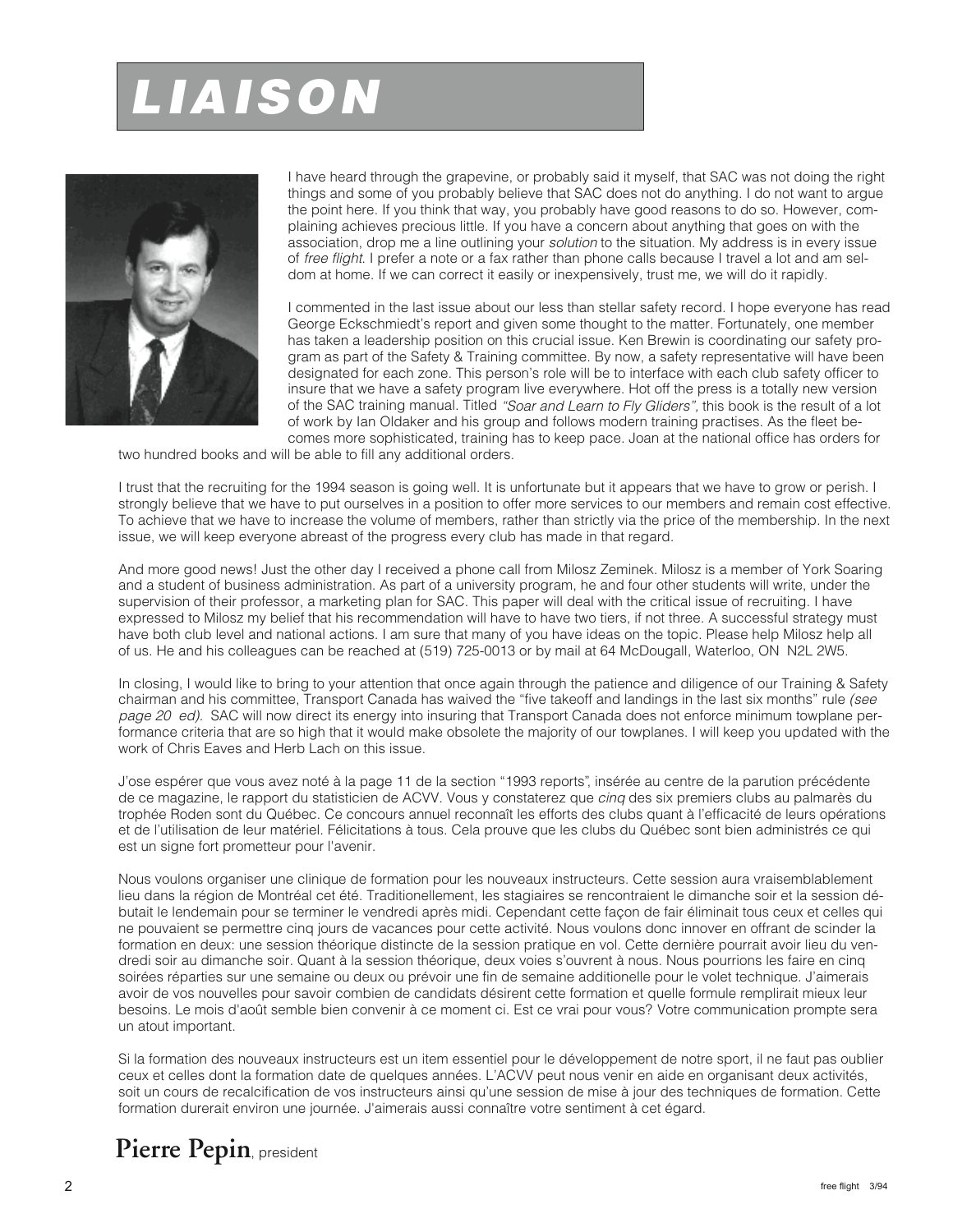

# free flight • vol libre

Trademark pending Marque de commerce en instance

# 3/94 Jun / Jul

The journal of the Soaring Association of Canada Le journal de l'Association Canadienne de Vol à Voile

ISSN 0827 – 2557

- 4 **Rebutting the curmudgeon** editorial — David Peppiatt
- 6 **Billows, windshear, and waves** waves with wavelets — Tom Bradbury
- 8 **Cross–country flying is fun, honest** some basics for the fledgling — Ian Oldaker
- 12 **Jim Wallwork combat glider pilot** WWII adventures in the Horsa — Herrie ten Cate
- 13 **A tale of two landouts** which is sort of interesting but proves nothing — Walter Weir
- 19 **Insigne de BRONZE badge** a description of this SAC badge and a pilot/instructor checklist

# DEPARTMENTS

- 5 *Letters & Opinions* On the price of bicycles, another response to the contest rules letter, have you flown a 'Volkswagen' recently? a note on incorrect rigging.
- 14 *Club News*  Doing it right (cadet 2-33 maintenance), Albie Pow obituary, an early start for a change at Winnipeg, Ontario Soaring Association news and new provincial soaring 'ladder' established, Alberta Soaring Council new operator of Cowley airfield, Walter Chmela selected as "Volunteer of the Year".
- 16 *Hangar Flying*  Soaring meets the information highway.
- 17 *SAC Affairs*  How to sell your event to the media, Coming events.
- 20 *Training and Safety*  The 5–flight currency rule is dead, but are you sure it's rigged?
- 20 *FAI page* FAI badges and records.

**Cover** "A busy day at the office." This cover is a small thanks to all the towpilots out there making our enjoyment possible. Vancouver Soaring's Ejub Duric readies the L–19 cockpit for another launch.

photo: Renee Machat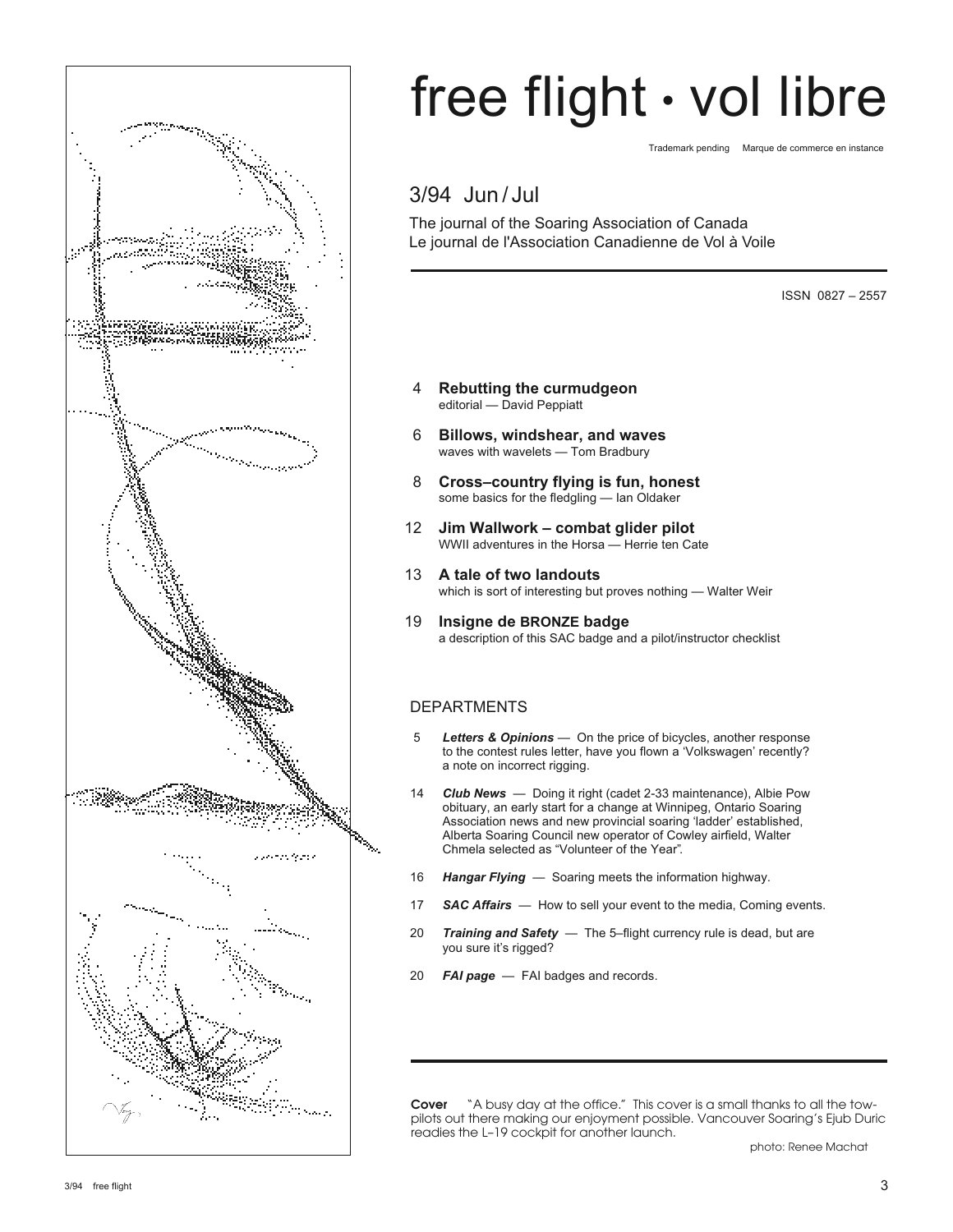# **rebutting the curmudgeon**

The mediocre may pay the monthly bills now, but it is the best who keep soaring's soul alive. (a forceful response to the editorial reprinted in the 1/94 issue)

# **David Peppiatt**, from the NZ Gliding Kiwi

THE CURMUDGEON rattles on about marketing soaring to the universal mediocrity of early middle–aged, lower middle income earners, presuming that those who have never demonstrated a talent for achieving above average success in their general lives will begin to do so the moment they step into their first glider. Bull! I have no wish to vilify the input of mainstream Mr. Average, without him no economy and few soaring clubs would survive. However, relying upon mediocrity as a basis for stability and growth of any enterprise invites inevitable decay. My use of the term 'mediocrity' is not used to derogate the value of the casual recreational pilot but to clearly separate me from the Ingo Renners of the world who are ten times the pilot I am.

All persons who take up soaring are seeking challenges, risk, and thrills. Local soaring provides that for a period but as the challenge ebbs so does the enthusiasm and interest – not of all but of many, as has been amply demonstrated by the constant reference to the declining numbers and membership turnover in our sport. As one becomes more competent at soaring the number of risks diminish congruent with the pilot's ability to learn to handle those risks, normally from his own mistakes. Interest level is maintained by maintaining the risk level, and that is done by extending the horizons of the initial challenge of flying by cross–country competition.

The survival of soaring worldwide relies upon attracting highly motivated success–oriented competition pilots, those who wish to go ever further and ever faster. They want the best of everything and because their success attracts sponsorship they can afford the best (at least such is the case in Europe), consequently sailplane builders are forced to improve their product. And who is the main beneficiary of those advances? Yep, your average weekend recreational pilot. You can bet that the curmudgeon, wearing his mediocrity like a badge of honour, isn't flying a Rhönsperber or Minimoa — he will be flying a machine which was designed expressly for those who he believes are little more value to any club than prestige.

I have noticed that we seem to spend vast amounts of energy trying to convince all who will listen that soaring is actually very safe. Rubbish! It is *potentially* a very dangerous pastime, which is one of its major attractions and can provide us with a steady influx of risk–starved, success–oriented, youthful high flyers. It is the potential for death and destruction which encourages the public to trot out to car races and enjoy the vicarious titillation of sailing at 30 knots plus in Southern Ocean gales, albeit from the TV chair. Soaring can never be absolutely safe, what a bore it would be if it were. It is this element of risk which, if marketed correctly, will prove to be the drawing card we so dearly need to bring money and people into our sport.

Technology is radically changing the nature of work, and traditional work is being supplanted by work that cannot be carried out by a machine. An obvious example of that is sport, which even today is a massive worldwide employer. The money which changes hands in the USA football, baseball, and basketball scene is probably greater than New Zealand's GNP. The vast amounts of cash which competitive yachting attracts is quite incredible when one considers that 15 years ago it was deemed to be as interesting to non–yachtsmen as watching grass grow — until we won the America Cup and the public had a new breed of hero. Sport can do nothing else but grow, but those that will attract the most money will be those that are marketed best which means selling the public on the idea that a particular sport is of vital interest to them. We can do the same as yachting provided we think outside the square. This will take time and a plan, including the identification and marketing of soaring heroes through regular competitions in all classes, by giving the sport more visual appeal for TV (GPS technolgy can do the same for us as it did for yachting coverage), and by exploiting the risk inherent in flying. Getting TV interested will get increased media coverage, with that will come increased public interest, and from that will come increased sponsorship and money. It all starts with competition and the ones who will gain the most are the clubs and the recreational pilot.

I do not presume to either encourage or coerce any recreational pilot to change his ways to take up the cudgel and compete. His right to float around within gliding distance of the field or on a comfortable cross–country is sovereign. I acknowledge that for the most part the recreational pilot is often the stalwart who fixes, organizes, sits on committees, and undertakes the host of tasks required to run a functional club. But in order for the sport to fly, to be vigorous and healthy and to grow, it needs both body and soul. The body comprises all you decent folk who are not interested in competition, while the soul is the Ray Lynskeys and all the other competition pilots who accept no boundary to their soaring horizons.

This editorial has been substantially condensed from the original to express the idea and fit this space. ed



### **The SOARING ASSOCIATION OF CANADA**

is a non–profit organization of enthusiasts who seek to foster and promote all phases of gliding and soaring on a national and international basis. The association is a member of the Aero Club of Canada (ACC), the Canadian national aero club representing Canada in the Fédération Aéronautique Internationale (FAI), the world sport aviation governing body composed of national aero clubs. The ACC delegates to SAC the supervision of FAI–related soaring activities such as competition sanctions, issuing FAI badges, record attempts, and the selection of a Canadian team for the biennial World soaring championships.

*free flight* is the official journal of SAC.

Material published in *free flight* is contributed by individuals or clubs for the enjoyment of Canadian soaring enthusiasts. The accuracy of the material is the responsibility of the contributor. No payment is offered for submitted material. All individuals and clubs are invited to contribute articles, reports, club activities, and photos of soaring interest. A 3.5" disk copy of text in any common word processing format is welcome (Macintosh preferred, DOS ok in ASCII). All material is subject to editing to the space requirements and the quality standards of the magazine

Prints in B&W or colour are acceptable. No slides please. Negatives can be used if accompanied by a print.

*free flight* also serves as a forum for opinion on soaring matters and will publish letters to the editor as space permits. Publication of ideas and opinion in *free flight* does not imply endorsement by SAC. Correspondents who wish formal action on their concerns should contact their SAC Zone Director whose name and address is given in the magazine.

The contents of *free flight* may be reprinted; however, SAC requests that both the magazine and the author be given acknowledgement.

For change of address and subscriptions to non– SAC members (\$20 per year, US\$22 in USA, and US\$28 overseas), please contact the National Office, address below.

**President** Pierre Pépin **Vice President** Harald Tilgner **Executive Secretary** Joan McCagg **Corporate Treasurer** Jim McCollum **Corporate Secretary** Joan McCagg

**SAC National Office** Suite 306, 1355 Bank Street Ottawa, ON K1H 8K7 (613) 739-1063 Fax (613) 739-1826

Deadline for contributions:



January, March May, July September, November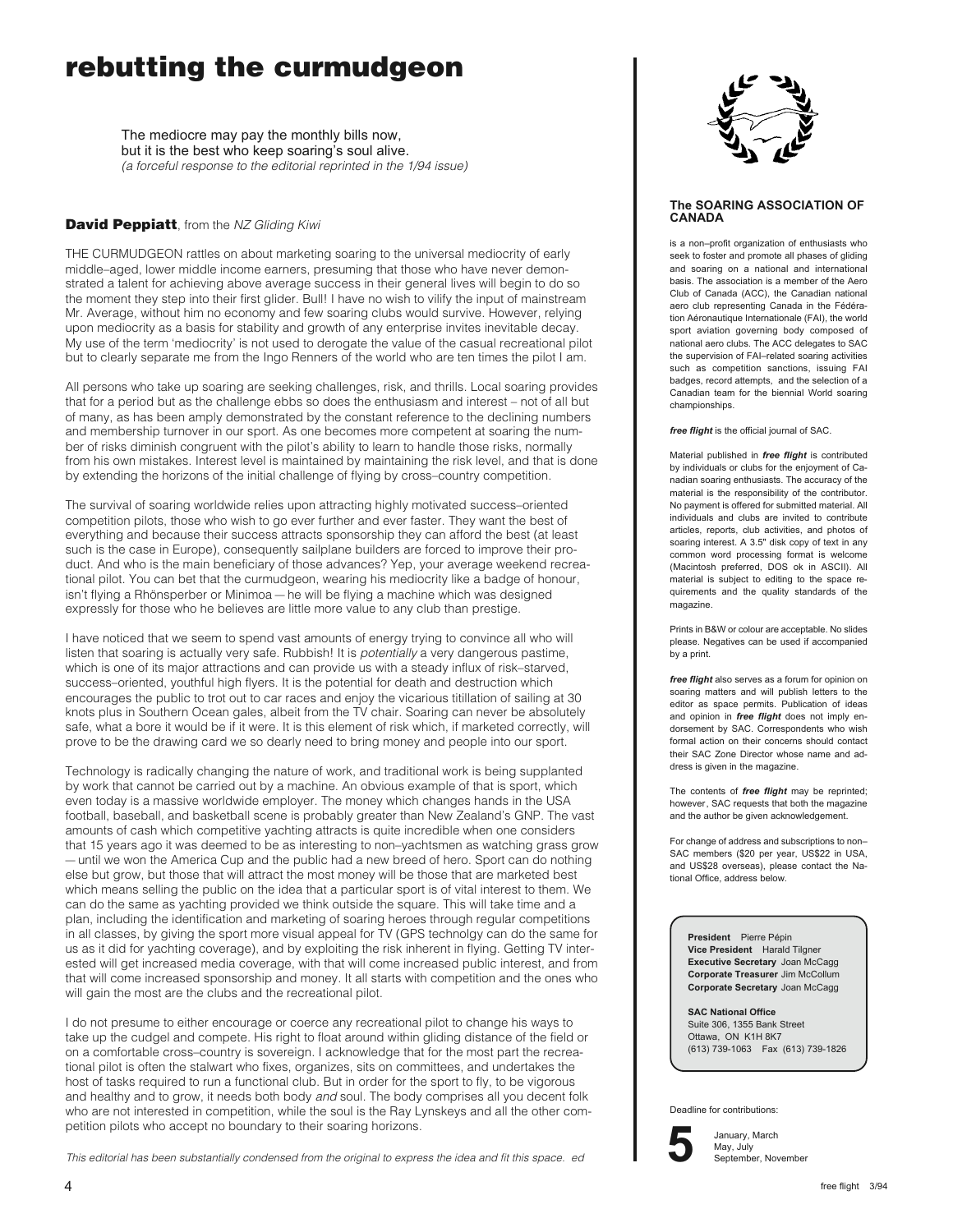# **L'ASSOCIATION CANADIENNE DE VOL A VOILE**

est une organisation à but non lucratif formée de personnes enthousiastes cherchant à développer et à promouvoir le vol à voile sous toutes ses formes sur une base nationale et internationale. L'association est membre de l'Aéro Club du Canada (ACC) représentant le Canada au sein de la Fédération Aéronautique Internationale (FAI), administration formée des aéro clubs nationaux responsables des sports aériens à l'échelle mondiale. Selon les normes de la FAI, l'ACC a délégué à l'Association Canadienne de Vol à Voile la supervision des activités de vol à voile telles que tentatives de records, sanctions des compétitions, délivrance des brevets de la FAI etc. ainsi que la sélection d'une équipe nationale pour les championnats mondiaux biennaux de vol à voile.

#### *vol libre* est le journal officiel de l'ACVV.

Les articles publiés dans *vol libre* sont des contri-butions dues à la gracieuseté d'individus ou de groupes enthousiastes du vol à voile. Le contenu des articles soumis est la responsabilité exclusive de leurs auteurs. Aucune compensation financière n'est offerte pour la fourniture d'un article. Chacun est invité à participer à la réalisation de la revue, soit par reportages, échanges d'opinions, activités dans le club, etc. Le texte peut être soumis sur disquette de format 3.5" sous n'importe quel format de traitement de texte bien que l'éditeur préfère le format Macintosh (DOS est acceptable). Les articles seront publiés selon l'espace disponible. Les textes et les photos seront soumis à la rédaction et, dépendant de leur intérêt, seront insérés dans la revue.

Les épreuves de photos en noir et blanc ou couleur sont acceptables. Les négatifs sont utilisables si accompagnés d'épreuves. Nous ne pouvons malheureusement pas utiliser de diapositives.

L'exactitude des articles publiés est la responsabilité des auteurs et ne saurait en aucun cas engager celle de la revue *vol libre*, ni celle de l'ACVV ni refléter leurs idées. Toute personne désirant faire des représentations sur un sujet précis auprès de l'ACVV devra s'adresser au directeur régional de l'ACVV dont le nom apparait dans la revue.

Les articles de *vol libre* peuvent être reproduits librement, mais la mention du nom de la revue et de l'auteur serait grandement appréciée.

Pour changements d'adresse et abonnements aux non membres de l'ACVV (\$20 par an, EU\$22 dans les Etats Unis, et EU\$28 outre–mer) veuillez contacter le bureau national à l'adresse qui apparait au bas de la page à gauche.

# **EDITOR**

Tony Burton Box 1916 Claresholm, Alberta T0L 0T0 tel & fax: (403) 625-4563

Any service of Canada Post to above address. Commercial courier service, c/o "Claresholm Local Press".

**COMMERCIAL ADVERTISING** National Office (613) 739-1063

Date limite:



janvier, mars mai, juillet **5** septembre, novembre

# **letters & opinions**

# **ON THE PRICE OF BICYCLES**

I would like to comment on two items in the April/May 1994 issue of free flight.

The cost of sailplanes In the report on the AGM you make the comment that "hardly anyone is buying German fibreglass anymore with its stellar price tag." While it's true that fewer people are buying German sailplanes now, it is not really because of the prices Germans are asking but rather because of Canadians' inability to pay. This is a subtle, but important distinction. I don't think we can blame the Germans for our economic woes. Close analysis of pricing over the past couple of decades shows that German prices have barely increased by the rate of inflation. It is our relative drop in buying power which has made these fine sailplanes expensive. For example, my brother bought a Standard Cirrus in 1970. I recall that the price, completely equipped with instruments, radio, trailer, etc, came to about \$12,000. In German currency this was about DM 48,000 at that time. Today you could buy a similarly equipped ASW–24, a much nicer glider with significantly better performance for about DM 95,000 — a price increase of about 100%. Not bad for the 24 year time span and better equipment. So, let's put the blame where it should be — with ourselves.

By the way, in view of the fact that Polish wages are approximately 10% of German ones, it seems to me that the Polish sailplanes are overpriced, not the German ones.

Competition rules I was very interested in my friend John Bisscheroux's comments about competition scoring. I was glad to see that he took the light–hearted approach, something which is often missing in this debate! Unfortunately, John mixes up some of his facts. For example, neither the starting time nor aircraft type influences the scoring. Also, all–up weight is simply a technical and regulatory factor, having nothing to do with scoring.

I am somewhat amused by his comparison of competitive bicycling and soaring. Although I know very little about that sport I would be willing to make a small wager that competitive bicycling is at least as complex and rule bound as soaring. I seem to remember one particular incident involving a well–known Canadian racer who literally "bumped off" his closest competitor just before the finish line and subsequently was involved in litigation for years in Europe. This doesn't sound like "keep it simple, stupid" to me!

Yes, soaring is a complex sport, but that is why we love it. If it was simple, why do it? Most of the rule complexities are as a result of one thing — the need to eliminate the luck factor as much as possible. This is not necessary in bicycling since the conditions during a race are pretty well the same for everyone. But just imagine a bicycle race where the road surface and slope were constantly changing depending on the capricious whims of Mother Nature! I think we would see complexity added to the rules very quickly.

John charges that those taking part in soaring competitions as being "elitist". My Oxford dictionary defines "elite" as "the choice part, the best". If this is competitive soaring, then it seems to me we should all strive for it. Seriously, I don't think there is anything elitist about competition soaring. Anyone who is a competent pilot can join in, flying their own or club equipment. I am certain that competitive bicycle racing is at least at elitist as soaring.

Having said all this, I agree with John that we need to strive to keep the rules as simple as possible and much time and effort has been spent attempting to do just that. However, in a sport such as soaring, the rewards are roughly equal to the complexities encountered and successfully dealt with. That is why it never gets boring. In any sport, competition rules evolve naturally to meet the needs of those who compete. I appreciate John's contribution in this exercise. I think secretly he is an elitist (read "competitor") after all.

Ulli Werneburg, Gatineau Gliding Club

# **ANOTHER RESPONSE TO THE CONTEST RULES LETTER**

John Bisscheroux's comments under the heading "Scoring Rules Out of Hand" in the last issue of free flight are worth consideration by all pilots.

It would be nice if competition rules were "simple" but the current intricacies reflect rules used by our keenest competition pilots in other countries and at world championships, plus local differences requested (or demanded?) during lawyering sessions following our Nationals. That's the way it is today, but it doesn't have to stay that way.

The present POST is a relatively recent addition to tasking and its rules are still being refined. For example, pilots have generally agreed that a pilot who completes a short flight should not get as many points as a pilot who covers 300 kilometres but lands just short of the finish. Now what we need is input from competition pilots to suggest to us how much of a points bonus a finishing pilot should get.

Also, our detailed competition rules were developed before computer scoring programs were written. We use computers only because this tool gives us a way of doing the calculations quickly and easily. Why not also use whatever tools are available in doing our flying. We have progressed from a variometer with a red and a green ball to the modern types plus flight computers — why not use whatever tools are available, even if they are spelled GPS? The "best" navigator may now be the one who is best at using GPS.

Perhaps we could simplify and demystify all the scoring comparisons by scoring one of the FAI classes at the next Nationals using several sets of scoring formulas and seeing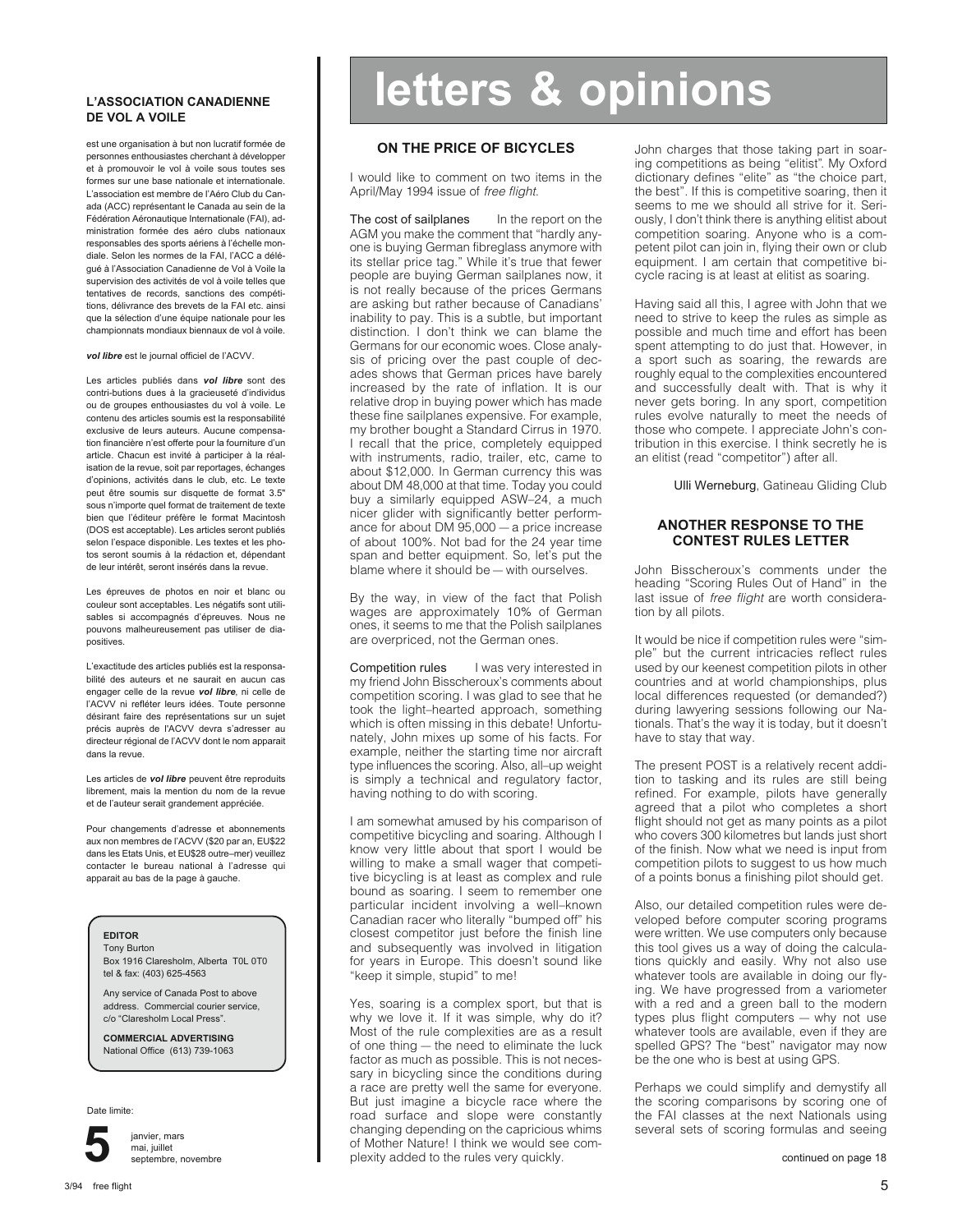# **BILLOWS, WINDSHEAR AND WAVES**

Like fleas, big waves can have smaller waves upon 'em

# **Tom Bradbury**

from SAILPLANE & GLIDING

ST PEOPLE are familiar with the appearance of major wave clouds, especially the elegant lenticular bars so often illustrated in text books. There is, the dependence of major wave clouds,<br>bars so often illustrated in text books. There are a number of less obvious wave indicators, and some of these are described below.

## Basic conditions for lee waves

The conditions which usually produce lee waves are:

- a wind of some 15 knot or more blowing across a ridge
- an inversion or very stable layer not far above the mountain tops
- a wind whose speed increases with height but whose direction remains fairly constant.

When all these conditions are met, waves are very common but wave lift may also be encountered when one or more of these factors is missing. If there is little or no windshear the wave energy propagates upwards but very little is reflected back to produce a wave train. Lack of feedback usually means that there is only a single wave. Single waves sometimes produce lift to great heights, occasionally up to the base of the stratosphere and sometimes much higher. It is likely that the energy is eventually dissipated as turbulence in the lower stratosphere. No useful wave energy is reflected back to produce a wave train.

Wave trains Wave trains occur when the wave energy is trapped within a sort of duct. The wave bars one sees on satellite pictures are a resonance effect produced when the wave energy is reflected up and down within the duct. Ducts are often formed when there is a marked increase of windspeed

with height. These trapped waves usually develop their maximum amplitude in the stable layer or inversion above the mountain top. Higher up the wave amplitude gradually decreases. If there is a long train of wave bars at medium or low levels one is unlikely to make a very high wave climb.

Waves or billows? Figure 1 shows two types of temperature and wind profile. A wave day is shown on the right and an occasion of billows on the left. The right hand temperature curve (dashed line) shows a stable layer, centred near the 2 km level, sandwiched between two layers of less stability. The wind profile (solid line) shows the windspeed increasing upwards to just above the 10 km level. Above 10 km the wind decreases and the temperature curve becomes almost isothermal. This change usually marks the tropopause, the base of the stratosphere.

The diagram on the left of Figure 1 shows an occasion when billows formed at very high levels. The temperature curve has no inversion until the tropopause is reached near the 10 km level. The wind profile increases upwards but has a particularly strong shear just below the tropopause at the level marked "B". This is where billows appeared in cirrus.

In Figure 2 the streamlines show a short train of waves at low level and a single bounce wave much higher up which generates a sheet of cirrostratus. The high level wave may have no obvious connection with the lesser waves low down and quite often the cirrus shows no sign of wave bars. This cirrus usually forms directly above the upstream ridge and streams downwind. The upwind end remains anchored to the ridge for several hours but the downstream end grows ever longer. After some hours the whole mass becomes detached from its anchoring ridge and blows away.

Billows Billows form when a shallow layer of air has both weak stability and a strong windshear. Weak stability makes it easy for small up and down movements to occur; the addition of windshear ends to amplify these oscillations within a shallow layer where conditions are favourable. This results in waves with a very short wavelength called billows. I sometimes think that "ripples" describes these waves better but we seem to be stuck with the term "billow". Unlike lee



**Figure 1** Wind and temperature profiles for billows (left) and standing waves (right).

waves the billows aren't stationary; they move with the wind and are aligned at right angles to the shear. This usually means they also lie at right angles to the wind direction. One cannot always see billows. High powered radar has detected billows in clear air where the moisture was insufficient to form clouds.

Ripples on sand Billows or ripples are not confined to clouds. A similar pattern can often be seen on a flat beach after the tide has ebbed. The shearing effect of water flowing across the sand produces ripples on the surface of the beach. Desert sand dunes also have ripples on them formed by the shearing effect of the wind.

When billows break The lower half of Figure 2 shows an enlargement of the cirrus cloud in the upper half. Two situations are illustrated. In the upper one the wind has only moderate shear and the billows are quite regular. In the lower one the shear is very much stronger and the billows are curled over like breaking waves.

The billows do not immediately break as would an ocean wave. They first start to curl up like a clock spring. These are known as Kelvin– Helmholtz waves after the two people who first described them. These K–H waves usu-



**Figure 2** Streamlines for a one bounce wave at cirrus level (top) and enlarged patterns of billow and Kelvin–Helmholtz waves (below).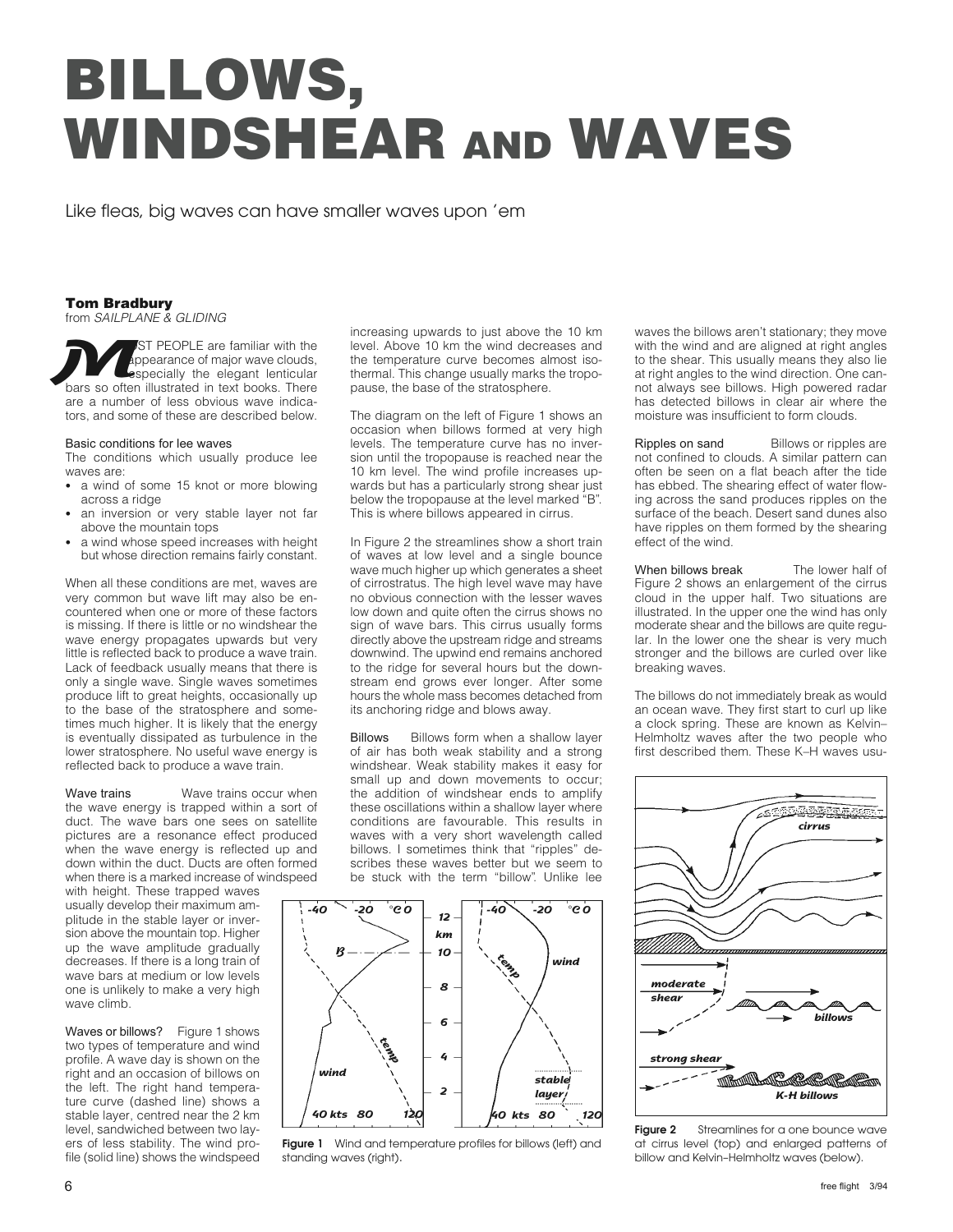

ally break down into turbulence. Almost all clear air turbulence is due to K–H waves which formed at a level of very strong vertical windshear. They become visible when there is enough moisture for cloud to form. The sketch of K–H billows was taken from an actual photograph.

Figure 3 shows a plan view of billow clouds in the top half and a cross section in the lower half. As the wave crest is approached some billows merge to form a more solid piece of cloud. When the air starts to dry out on the descending side the billows separate again. In this case the flow lines show the windshear: 50 knot below the billows, 70 knot just above the billows. The horizontal line labelled "CL" for condensation level, shows how the billows



can grow as they pass through a wave crest and then vanish at the downwind edge. If the flow is almost horizontal then the billows retain their size and shape for many miles.

Wave fingers Figure 4 shows a plan view of these wave fingers; they are aligned almost exactly along the wind direction rather like streets in low convective cloud. The tiny altocumulus elements forming these fingers look like very high level convection cells. The fact that cu streets are known to occur under wave clouds suggests that a similar mechanism might be responsible for these cloud fingers. However there is another possibility, illustrated in the lower half of Figure 4. This suggests that the rising air on the upwind side of the wave does not ascend in a smooth uniform curve. Instead there may be irregularities which form longitudinal corrugations in the wave flow. The cloud fingers first appear along these corrugations and only merge to form a regular sheet several miles downwind.

Ribbons of wave cloud During high wave climbs I have occasionally seen very long thin ribbons of cloud at levels above 20,000 feet and been surprised to find they were aligned along the wind. These ribbons undulated through the wave instead of forming a bar lying across the wind. None of these high level clouds is an infallible sign that there is, or will be, wave lower down. They merely suggest that part of the atmosphere is sensitive to wave development and soarable waves may appear lower down later on.

Low level signs Low level instability commonly occurs on wave days. Quite vigorous cumulus can grow on the rising side of a wave; some of these cumulus are able to cross the wave gap. When they do it is difficult to detect that there is a wave gap. Large, almost stationary, cloud free slots in the cumulus layer may be a sign of waves aloft. Irregular gaps with chunks of cu moving all the way across them are rather confusing. Behaviour like this will usually mean the wave pattern is not fixed but is drifting slowly downwind.

The photo illustrates wave boosted cumulus on the downwind side of a poorly defined

wave gaps; some even show up under an almost 8/8 sheet where the wave is particularly strong. When there is a strong WNW wind the Welsh mountains are very good for setting off wave. Occasionally a well developed wave appears over the river Severn between Newport and Avonmouth. The first sign of it may be a semi–permanent tongue of untypically low cloud which develops SW of the Severn bridge and curves up into the 8/8 cloud layer above. Watched closely, it can be seen to change form; bits break off and are sucked up into the cloud layer only to be replaced by newer fragments upwind.

Warm sector wave Wide warm sectors often give good conditions for wave. The trouble is that the cloud is too often 8/8 with a dangerously low base. However, in summer the sun is often strong enough to lift the cloud base well inland and produce small breaks. Then these grow and the sky develops cumulus instead of stratus. At some of the best Welsh wave sites such as Talgarth, the breaks may be delayed until late in the day. It can be exasperating to fly the slopes near Hay Bluff under a lowering grey sky and hear that pilots from Usk have already found gaps and



distorted by shear being carried through the wave.



wave slot. The wind is blowing from left to right and the cloud tails point into wind. The cu is being pulled apart by the windshear. A lenticular cap over the cloud on the right shows where the wave crest is. The structure is illustrated in Figure 5. This shows bubbles of cu being distorted as they rise into the sheared flow on the upwind edge of the wave. When the air is dry and the wind very strong, the growing cu may be pulled into ragged shreds in under a minute.

Other wave trails Similar sloping cloud trails often develop on the downwind side of

climbed high above the cloud. One of the best wave days which gave climbs to 20,000 feet near the Malverns brought the cloudbase down to the top of the Black Mountains, and Bristol Lulsgate reported drizzle with cloud almost on the deck.

# Conclusion

Most big waves are clearly marked by easily recognized cloud forms especially in or near the mountains. There are many other days

when lesser waves occur but these are often missed because the clouds are unfamiliar. One may blunder into these waves during a normal thermal flight and spend an interesting hour or three above the cloud tops. Billow cloud aligned across the upper wind flow shows that windshear has developed aloft; this may later make soarable waves develop lower down. Unexpectedly slow moving gaps among the low level cumulus clouds can be a sign of wave. In summer an 8/8 sheet of warm sector stratus may break up well inland to reveal a regular wave pattern where the mountains provide shelter.

3/94 free flight 7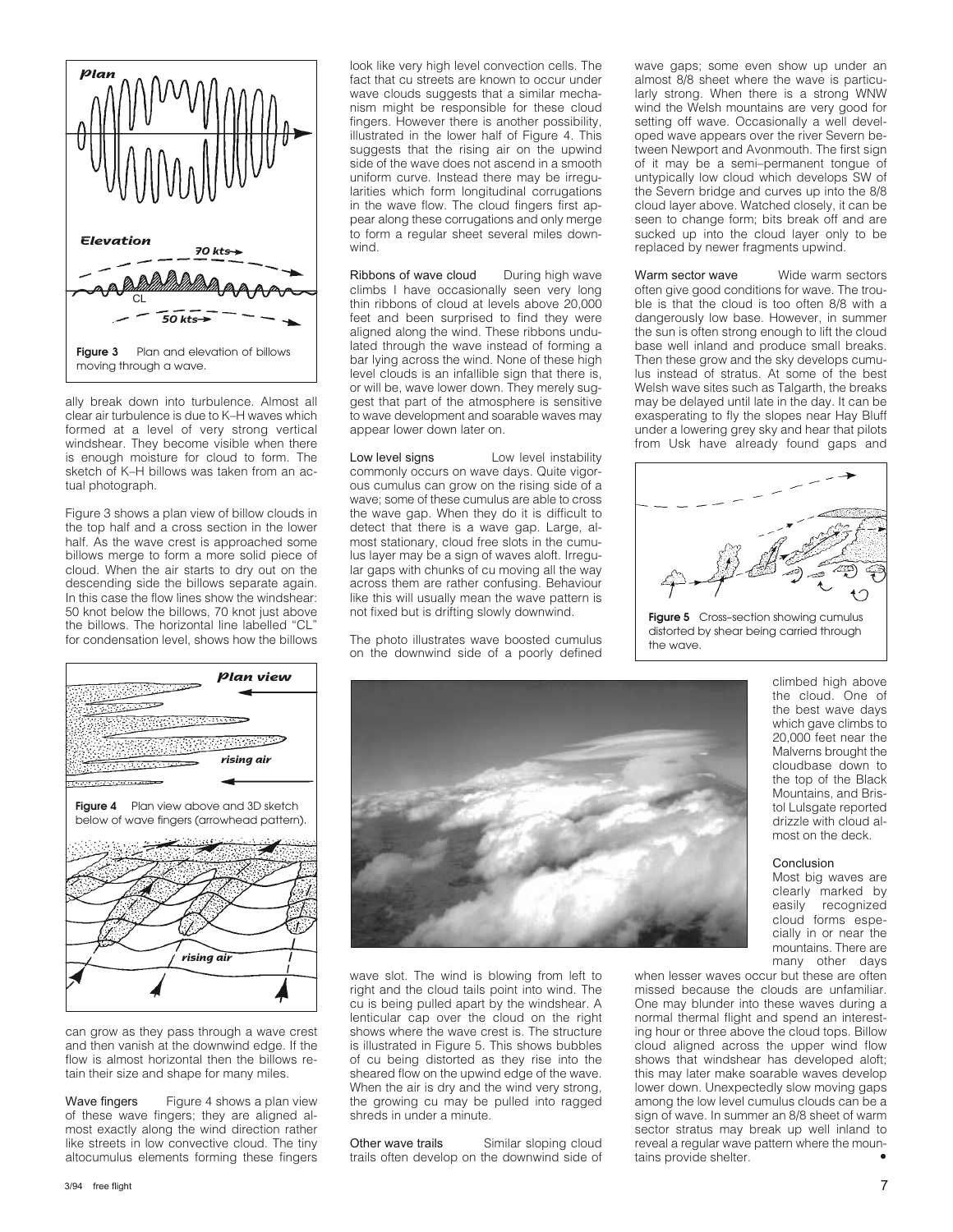# **CROSS– COUNTRY FLYING IS FUN, HONEST**

some basics for the fledgling



# **Ian Oldaker**

Chairman, Flight Training & Safety

**IS ARTICLE ATTEMPTS to show how** pilots who are starting out on their  $\blacksquare$  areers as soaring pilots can improve Chairman, Flight Training & Sarety<br>
Sarety<br>
Saret Schow how<br>
Silots who are starting out on their<br>
There is as soaring pilots can improve<br>
their skills to the point at which venturing forth into cross–country flying can be a whale of a lot of fun. The article deals with flying skills and how to improve them with simple tasks around the club. Start now with some of the tasks suggested here, and next time you go to the club, get out the map and start planning! The article which appeared in the 6/93 issue of free flight described how to go about making a successful and untraumatic off–field landing. Try it, its fun!!

# INTRODUCTION

Cross–country flying in gliders is without doubt a challenge to many pilots, an inspiration to others, and to many a relaxation from the everyday activities we enjoy on the ground. To some it is a wonderful release, and a successful flight under indifferent weather conditions can give a fabulous sense of accomplishment. To reach this stage requires a dedication to reach a high standard in all one's flying and to not settle for second best.

A good instructor will try to instil a sense of pride in the student's flying by requiring a steadily higher standard. You too can continue this after your first solo flight, to try and improve the accuracy of all your flying, and to learn new and better skills, for example to fly in strong winds and to learn better thermaling techniques, and, for your future cross–country flying, map reading. Learn these latter skills dual with an instructor.

In preparation for cross–country flying which will require you to recognize and to use lift to best advantage under stressful conditions, such as when low and away from a suitable runway, practise now to hone your skills. Don't concentrate on one aspect only, to the detriment of other important points such as pilot decision making to get back to the field with adequate height, but work also to improve your handling and other skills. This will help you to stay in the thermal when needed, for example, without the danger of starting a spin because you allowed the speed to fall too much. You will be keeping a good lookout and instrument scan while improving your handling skills, all at the same time.

Becoming a good soaring pilot takes time, and can seem to be getting you nowhere sometimes. However, remember that we all started with mere gliding perhaps when we first started training, but that first thermal was surely a thrill! So too, the first time you venture away from the field will be memorable, and the thrill of returning to it with a long final glide is something to talk about. Most of us need help here though, and a small amount of instruction at this time will improve one's confidence measurably.

Attending a flying week at the club or visiting another club to attend a cross–country course are two ways of "breaking the bonds" that keep you close to home. Help from instructors is not that readily available as they are usually busy with basic training, but seek their help, particularly if the club has a suitable two–seater for cross–country flying. An alternative is to fly with an experienced pilot who will guide you, helping find lift and giving advice by radio.

This article deals with several aspects of cross–country flying, starting with improving your attempts at thermaling or soaring and ending with the off–field landing. When you began flying in gliders you may well have had some thermaling flights, but the instructor most likely made the decisions then. Now you have

your licence and you are improving your abilities; maybe you are eyeing a Bronze badge which is the entry level needed to attend one of the cross–country beginners' clinics offered across the country from time to time. Happy soaring, and soft landings!

# LOOKING FOR LIFT

The best place to study the lift is from the ground! When preparing to take off, study the sky, and look for the formation of clouds, and whether other gliders are circling generally under them or more toward the upwind edge, and so on. This will help you locate the lift when you get airborne. Listen to other pilots as they can be an excellent source of daily information, but the private owners may well be up and away before you can ask them, so watch where they first circle after they release from the aerotow or winch launch.

You could always try starting with the lift that you flew through during the aerotow, that is if you remembered to mark where it is located! If you are winch launched you can probably do no better than to go to the "house thermal". This is often very close to the runway, and will already be well known to you! Also get to know the general area near the club so that likely sources of lift such as a gravel pit or rocky area, and sources of sink become known to you. This will help avoid the frustration of searching for lift as you return toward the club and a landing.

When in the air, circling gliders most often mark the lift, so go and join them. If possible fly to lift upwind of the club, so that if you fail to climb and "get away", you won't have to penetrate against the wind to get home. When lift is encountered and you decide to try and climb in it, circle and get comfortable with the thermal before trying to centre. Watch for other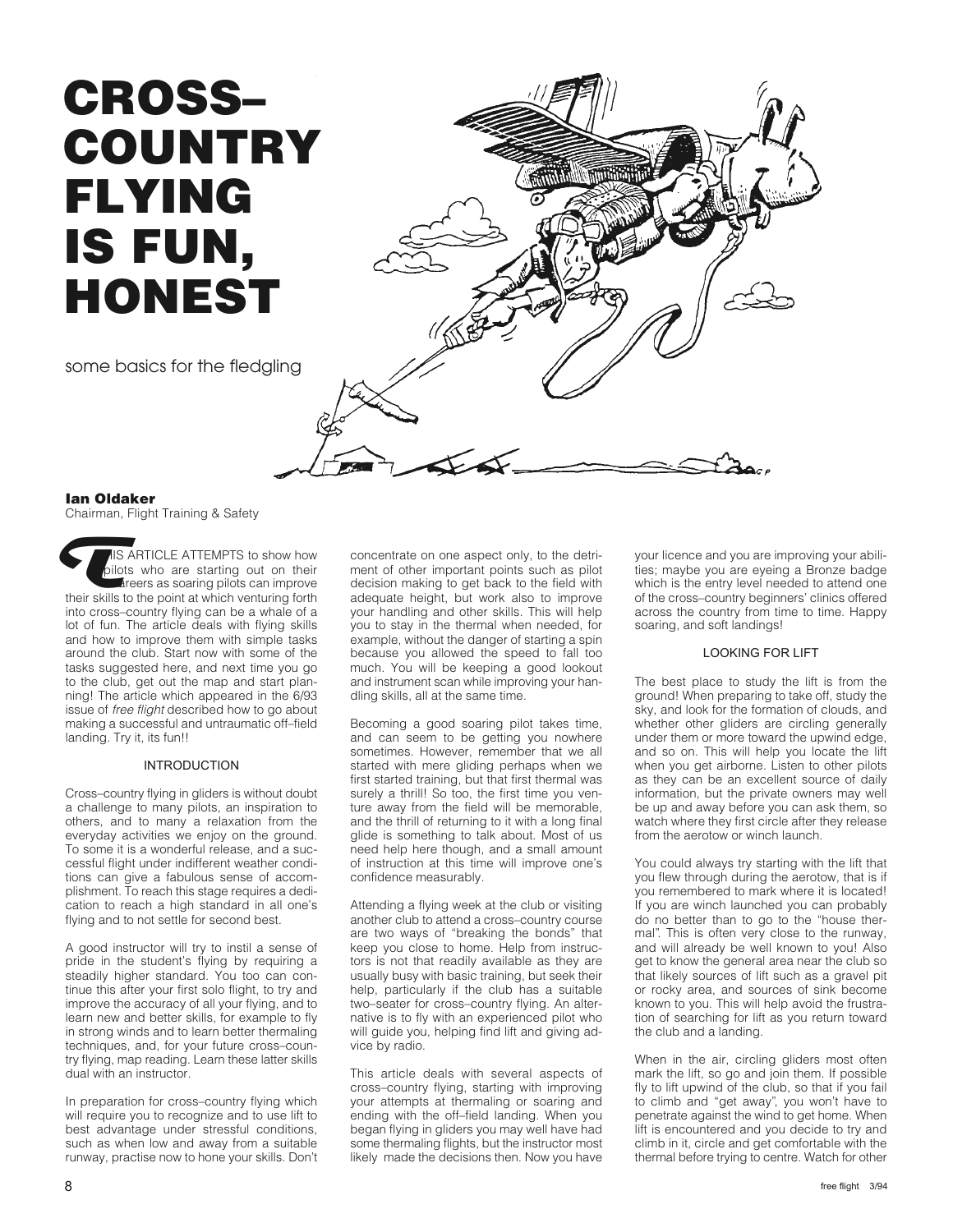gliders, and after marking where the strongest lift is located, start to centre it. The thermal will be drifting with the wind and there will be a tendency for you to "fall out" of the downwind side of the thermal; so watch for this, always remembering where the club field is and your glider's performance in a straight glide against the wind. If the rate of climb reduces, try moving upwind. Often you will have to move some distance to get into decent lift again.

When we do not encounter lift during the tow, we will have to search for the lift. This can be a case of bumping into a thermal by chance, and such a thermal will be as good as any that you may encounter. However, flying cross–country demands that we develop a sense of where the next lift may be. So try to read the sky and the clouds now, to develop that important ingredient of the good soaring pilot, the ability to locate lift. This will enable you to find lift and to stay up under what appears to be a non–soaring day to others!

To help in this there are some "rules":

- Choose a cloud and fly toward a definite point below it, and don't let turbulence turn you away from it;
- Make wide circles under the cloud, to cover a large area of search;
- Remember that thermals get larger as they rise, so lift may begin to vary widely; persevere with searching for the best areas of lift;
- Don't persist in looking for lift for more than one or two turns; watch for the dying cloud; lift will and does cease;
- When low down, ground clues must be used to locate likely lift since you won't likely intersect the lift forming a cloud high above; this also applies on cloudless days of course. Learn to recognize these clues, and study the crops and other ground features to look for signs of lift sources, and areas of sink such as swampy ground.

### EARLY ENCOUNTERS WITH LIFT

Your early flying will be characterized by lift that is flown into more by luck than by choice. You may be flying locally, that is with no destination in mind, other than to return to the club at the end of an hour. Whether you climb slowly or most efficiently or merely climb to the tops of the thermals and stay

high does not matter much. However, for efficient cross–country flying it is necessary to maximize the climb rate, to leave the thermal when the lift starts to drop off, and generally to study how to improve one's performance by adopting a positive approach to one's soaring and hence piloting techniques. Soaring instructors can help a great deal here so seek them out and learn from them, if possible even during your early training, as they will set the tone for your later approach to soaring.

You may find that the rate of climb becomes less the closer you get to the clouds. The lift itself may be weakening but it is probably due to the fact that the

lift is not so well defined and you are no longer centred in the strong lift! Lower down the glider was being well banked and you managed to stay in the centre more easily as you concentrated purely on the climb. Now that you are higher up, you are (or should be) thinking about navigation and the location of the next likely looking cloud, and this detracts from the task of keeping in the strong lift.

The technique to overcome these problems is to fly in the best height band. This is the band of useable lift in which the pilot can maintain a good climb rate relative to the maximum strength of the thermal, and the top of the band is often less than the height just below cloudbase. The lower limit will be based on your experience and your confidence at contacting and climbing in lift low down. Here it helps to remember that during your training, you will already have had some good contacts at heights below your release height. Your experience and training at making an outlanding also will influence your decision about the lower limit to your height band.

During our early soaring flights there are temptations that detract from improving soaring skills. These are first, the desire to stay as high as possible and therefore to hang onto every scrap of lift, and second, to stay close to the club. The pilot who stays high will seldom practise entering a thermal from an area of strong sink, and the skills to quickly centre the lift and to start climbing efficiently will not be learned. The pilot who stays close to the club will become very uncomfortable when one day he or she flies out of range, and now begins to wonder if and how to "get back to the field". These pilots will not develop good cross–country skills and their ground speeds will be low.

We should instead strive to explore the lower height bands where the lift is usually strongest, as shown in Figure 1. While lower down we can study the clouds ahead more easily. For example, lines of cloud ("cloud streets") and likely strong clouds can be seen clearly from below whereas if the pilot is close to cloudbase, these features cannot be seen.

When first exploring your abilities at soaring further from the club, you may one day arrive at the club circuit and run into lift; now you may wish to try and climb away. Under these conditions there are some additional "rules" that must be observed:

- don't try to thermal below circuit entry height; this is typically 800 feet above ground, but for an experienced pilot could be lower,
- once in the circuit, never turn your back on the field, you may drift too far away and not be able to reach the field, and
- aim to land well within the field, not at the downwind boundary.

These rules are designed to safeguard pilots from drifting too far downwind to be able to make a proper circuit, and to avoiding conflicts with other pilots in the circuit. When lift is contacted and a positive climb rate is achieved, you will be above the circuit height and conflicts should no longer occur. However, the likelihood exists that you will drift downwind of the club as you climb. This requires you to judge when to break off the climb and to penetrate against the wind, back toward the circuit.

As your experience increases and you gain confidence you will probably want to explore further afield, and when you fly away from the club, will experience your first exciting moments of wondering whether you'll get home!

Before you do this sort of flying, however, some extra preparations are suggested. First a flight plan is needed. This would include the thought that you will not get back before landing. This will put you into a different frame of mind immediately, you will find yourself much more relaxed, you will enjoy the flight more as you will be less concerned about returning to the club and you will enjoy the thermals more. This relaxation will in fact improve the chances you will make it back!

Part of the flight planning therefore must be to arrange for a retrieve — have the trailer checked and ready to go and connected to the car, crew on standby with car keys in their pocket or in your car (not in your pocket! — it has happened, even in contests). This may be a bit of a hassle at first but retrieving can be a lot of fun — meeting new people, the dinner and wine; cross–country is a shared event, not a solo show!

Learn the rates of climb needed for different wind strengths that are needed to make

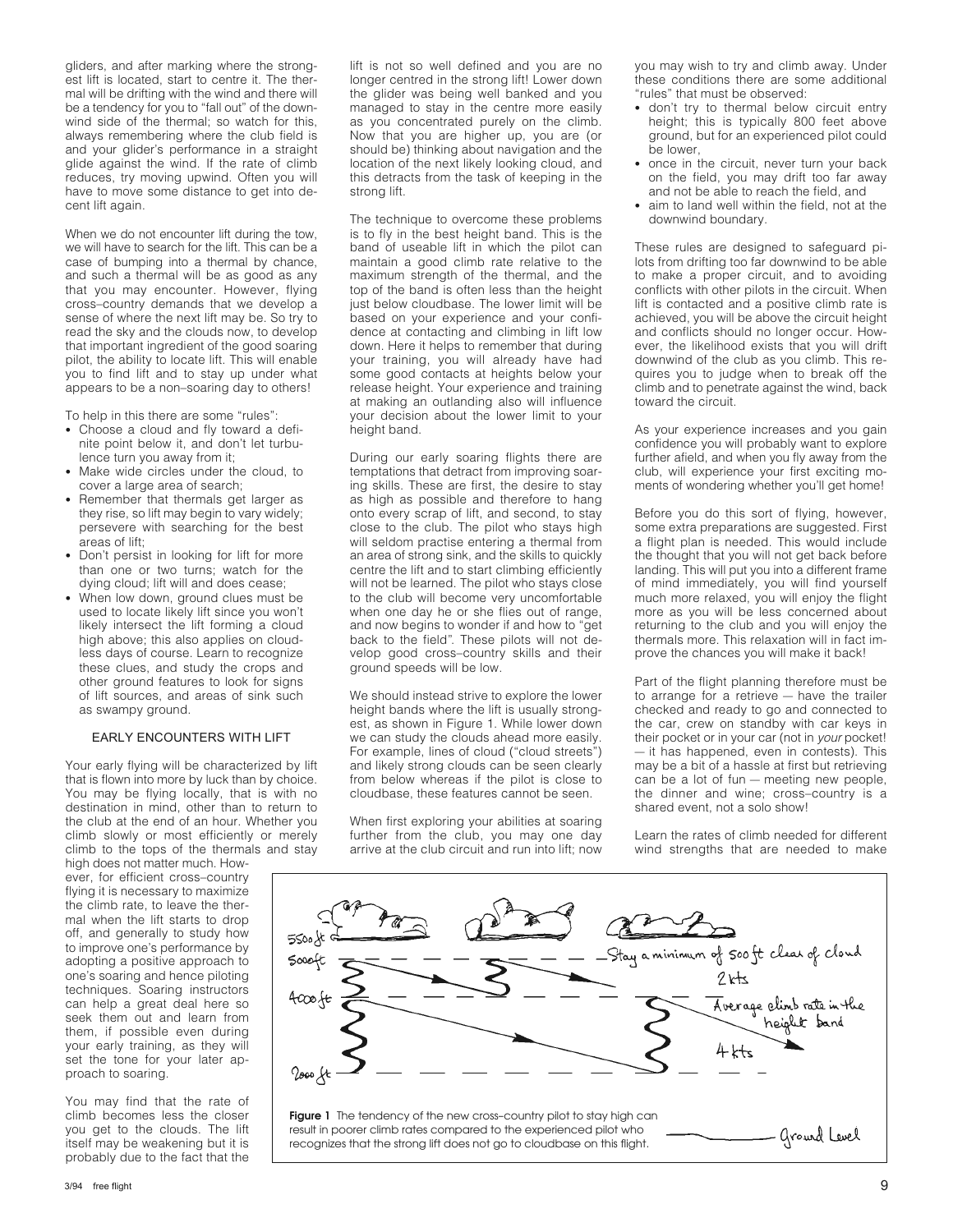progress against the wind. A good rule here is to add half the wind speed to the speed for best L/D, for the best speed to penetrate against the wind. This works well for lower performance machines, but for higher performance sailplanes try to use a final glide calculator. These should be carried in the glider and used with a local map so that distances to fly can be determined and used. (A glide calculator which may be photocopied and assembled and the instructions for its use are given in the 3/91 and 4/91 issues of free flight.) It helps too, to mark distances on the map, such as circles at increments from the home field. The advantage of using the calculator is that if you get too low to make it back to the club, an outlanding can be contemplated early rather than when it becomes obvious later when getting very low. It is by making late and hasty deci-

sions, when the club just isn't close enough for the proper circuit entry height, that accidents are most likely. (We call this "stretching the glide".)

If we recognize the risk of landing out, the safety of local soaring is improved. For example, during local soaring flights select one or two local fields that are close to and downwind of the club, and inspect them for suitability for an outlanding. Drive over to them after a flight where you selected them to confirm their suitability. Then later if you do get caught low, the business of selecting a safe field has already been done.

Those who develop confidence at using the lower height bands will be able to achieve faster cross–country speeds, and will feel less exposed to risks when gliding out of range of the club field. Good training and practise when flying dual will help develop good airmanship, or judgement, as well as soaring competence. So, take the opportunity to fly with an experienced pilot occasionally, and you will be pleasantly surprised at how your confidence and abilities will improve.

### BUILDING ON YOUR ABILITIES

Dolphin flying has become known recently as one of the more important time savers in flying cross–country. Consider that one circle in a thermal takes about 25 seconds, at a speed of 60 knots a glider will fly just under half a nautical mile! If the glider can be soared by pulling up in lift rather than circling, the extra distance travelled, and therefore time saved, can be considerable.

An exercise that you can practise to get used to dolphin soaring is to climb initially in a thermal to a good height and then set off upwind. If you climb too high under the cumulus you will not be able to see the lift areas ahead, so break off the climb at least

500 feet below the bases (besides it is against the law to get closer than this margin). The task now is to see how far you can go without circling. You will have to deliberately pull up in the lift, perhaps flying an "S" pattern in strong lift areas, rather than circling, all the time penetrating upwind. Then increase your speed in the weaker lift and sink, according to the MacCready speed–to– fly ring on the variometer. Take along a map also, previously marked with distance circles and also heights needed to get back to the start of the circuit, or use the final glide calculator, to determine when you must break off the upwind run to return home. A typical method of marking a map to show final glide heights and distances from the club is shown in Figure 2.

On successive flights reduce the margins progressively, so as to arrive back at the field with sufficient height for the circuit. You can reduce the margin as your confidence in the glider improves.

Another exercise you can practise without getting very far from the club is to

fly very small triangles, say up to 25 nautical miles in size. Not only does this kind of practise make for an interesting flight but is excellent for developing cross–country flying



**Figure 3** A typical small triangle for practising cross–country flying locally. The heights needed to reach the club from anywhere along the triangle are marked along the route, and include a 1000 foot margin for the circuit. The height required for a final glide from the far turnpoint is easily achieved in a single thermal on an average day. Climbs much higher than this are possible on good days, so modify the small triangle to suit the expected conditions.

> skills. In this exercise you are never out of gliding range of the club, greatly reducing the chances of an outlanding and therefore the mental stress on the pilot! Figure 3 shows



**Figure 2** The marked up map shows distances and corresponding heights needed to safely get back to the club field. 1000 feet has been added for the circuit. The speeds to fly for your glider must be based on the predicted wind speed, and can be worked out before the flight. Such a map will help you to avoid flying out of gliding range of the club field.

[Calm air speed-to-fly is 54 knots in a Ka6 with a 2 knot average climb rate. Add half the headwind to get speed-to-fly of 60 knots into wind – adjust for your own glider.]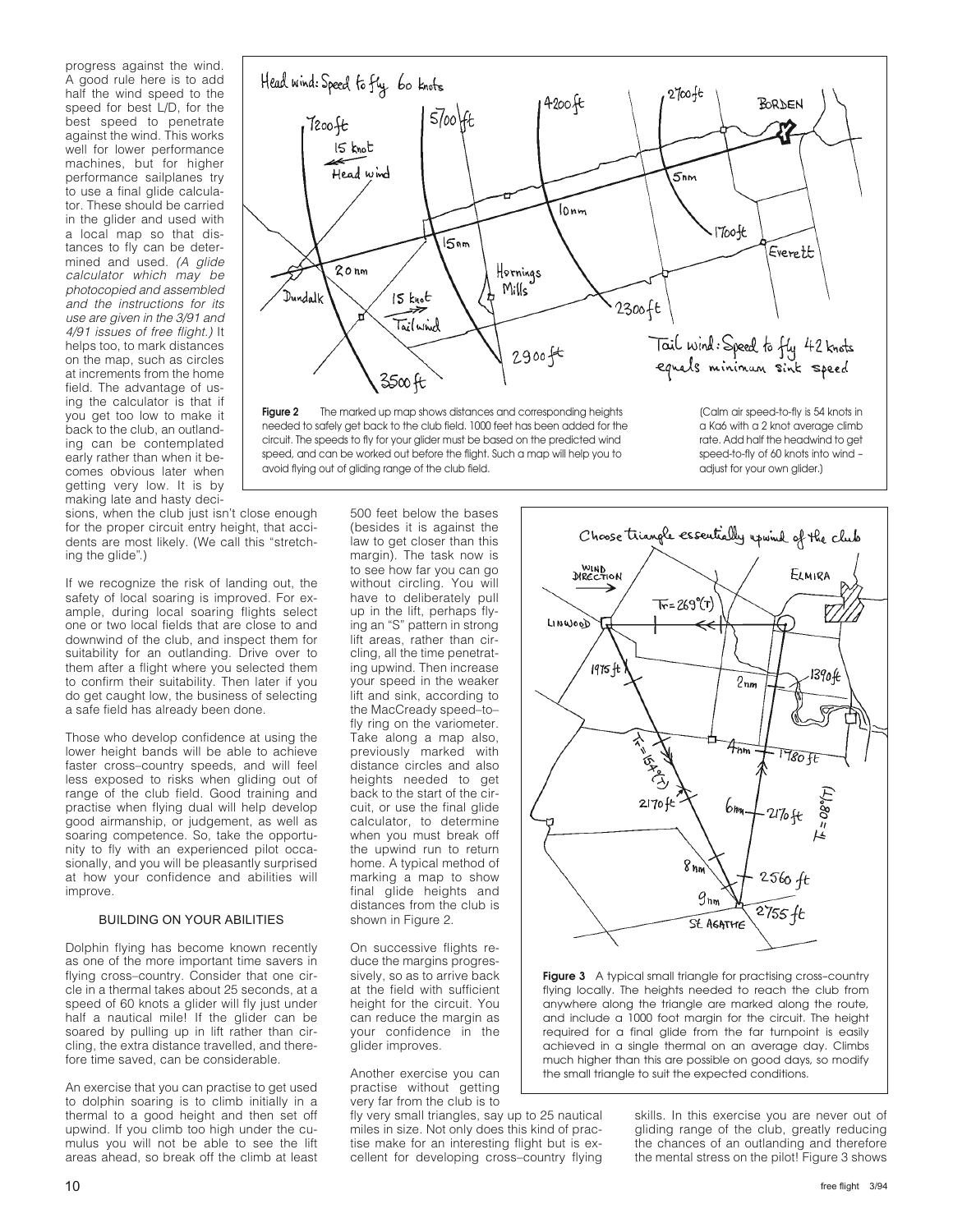

a marked up map in which a typical small triangle is set out.

For your own first attempts, choose small triangles, making allowance for the wind by choosing turnpoints upwind of the club. You can of course use the clubhouse as one turnpoint. Turnpoints must be small, easily identifiable objects such as a road intersection, a bridge (one end if it's large), or a prominent building. You could even practise photographing these in later flights but make sure you talk to the club's Official Observer to get expert advice on how to do this. Many badge flights have been disqualified due to poor turnpoint photos.

Before you fly around the triangle, estimate the time you will need to complete the course, making a rough guess of your average ground speed. Remember here that your glider will cover say 22 times the height lost if it is a 1–26 flown at its best L/D speed between thermals. This translates into 22 km for a height loss of 1000 metres or 3281 feet, quite a long distance! Looked at in this way, travelling even a moderate distance in a glider does not seem too daunting.

When you have completed a couple of these exercises, evaluate your own performance. Did you achieve your predicted speed, or did you circle in every bit of lift and thereby lose a lot of time, did you arrive back at the club with height to spare, and so on? You might be able to go around more than once on the same flight, allowing you to compare techniques. For example, try to use only the

3/94 free flight 11

strongest lift on a second try, and compare your times. If you climb high enough at the start, try to go around without circling, and use the MacCready ring to set your speeds as you fly through areas of lift and sink. In lift you may be tempted to circle, but try not to! If you chose the turnpoints well, you will always be within gliding range of the club, and you can break off the task at any time if you get low.

Practising in this way allows you to see how and what is needed to get your average speeds up to those needed to be able to attempt a larger task. And it's fun to get another club pilot to fly the same course. Attending a cross–country clinic helps too, but these exercises can be a lot of fun, and they too will allow you to improve your abilities as a soaring pilot.

### MAP READING

Here we enter the arena of the true cross– country pilot. Map reading is not that difficult but it can be frustrating when first attempting to simultaneously thermal while trying to orient the map. The first requirement is to have the map folded correctly so that the area of interest is folded out, and the size of the folded map is not so great as to make flying difficult. This sounds self–evident, but one could forget to do this before takeoff, and then find that folding the map in the air is virtually impossible! Learn now how to fold the map, and how to orient it in the cockpit for easiest reading. It helps to cut the excess off the edges. However you may have

a map such as a VFR navigation chart with a scale of 1:500,000 which is already folded. The folds tend to be awkward for a glider cockpit, and you may wish to redo it!

One way to handle such a map is to first open it fully, then to cut off areas that are not going to be flown over. Then fold it in half, parallel to the bottom edge, so as to leave the desired face of the map outward. Now fold it like a concertina into eight sections. This should serve you well for most cross– country flying, as the map can be opened like the pages of a book. With some practise at using the map and flying different courses, you may wish to cover the map with a plastic film, and to fold it differently.

Using an easily erasable pencil, draw the triangle or other course you wish to fly, show the compass courses along each leg, allowing for the predicted winds (though you may not get to this stage until you have been to a clinic), and then add the height and distance numbers for the final glide. The map is now ready for you as it has the minimum vital information on it. An example of a course is in Figure 4 as it would appear on the map. Studying maps and typical courses during the winter is time well spent. It saves time later, as you will be already familiar with the areas around the club, the features to look for, and you will have a good idea of how far away local towns and other landmarks are.

Learn how the features on the map are represented, and then identify how they look from the air when you go flying next. Remember that features are much more difficult to see when in cloud shadow and when the visibility is poor. Also learn the areas of restricted and controlled airspace, and respect them. We are allowed to penetrate certain of these areas and doing so is not difficult, but learn the radio requirements and how to use this airspace. Good airmanship is a prerequisite of course, as we can't always assume the other pilots in the area, who may be under radio control, will see us.

Elevations shown on maps are height above mean sea level. As a new glider pilot you may have been used to setting the altimeter at zero when learning to fly, in which case the altimeter was showing height above the club field. This is of no use if the ground where you intend to land is at a different height above sea level! Therefore you now will have to get used to setting it at field elevation, and the altimeter will now show your height above sea level. This is important particularly if serious cross–country flying is contemplated. Note that the heights shown on the figures in this article are heights above ground, and you will probably mark your final glides and other heights, as height above sea level! Therefore you will now have to practise subtracting the map heights from your altimeter reading to obtain the height above ground. This isn't all that earth shattering, as I trust you will be judging your final heights above ground by reference to trees and other ground features, and not by reference to the altimeter!

Right, now you have some tasks to practise around the club. Try them, and discuss with others your first successes and failures; share as we learn from our experiences.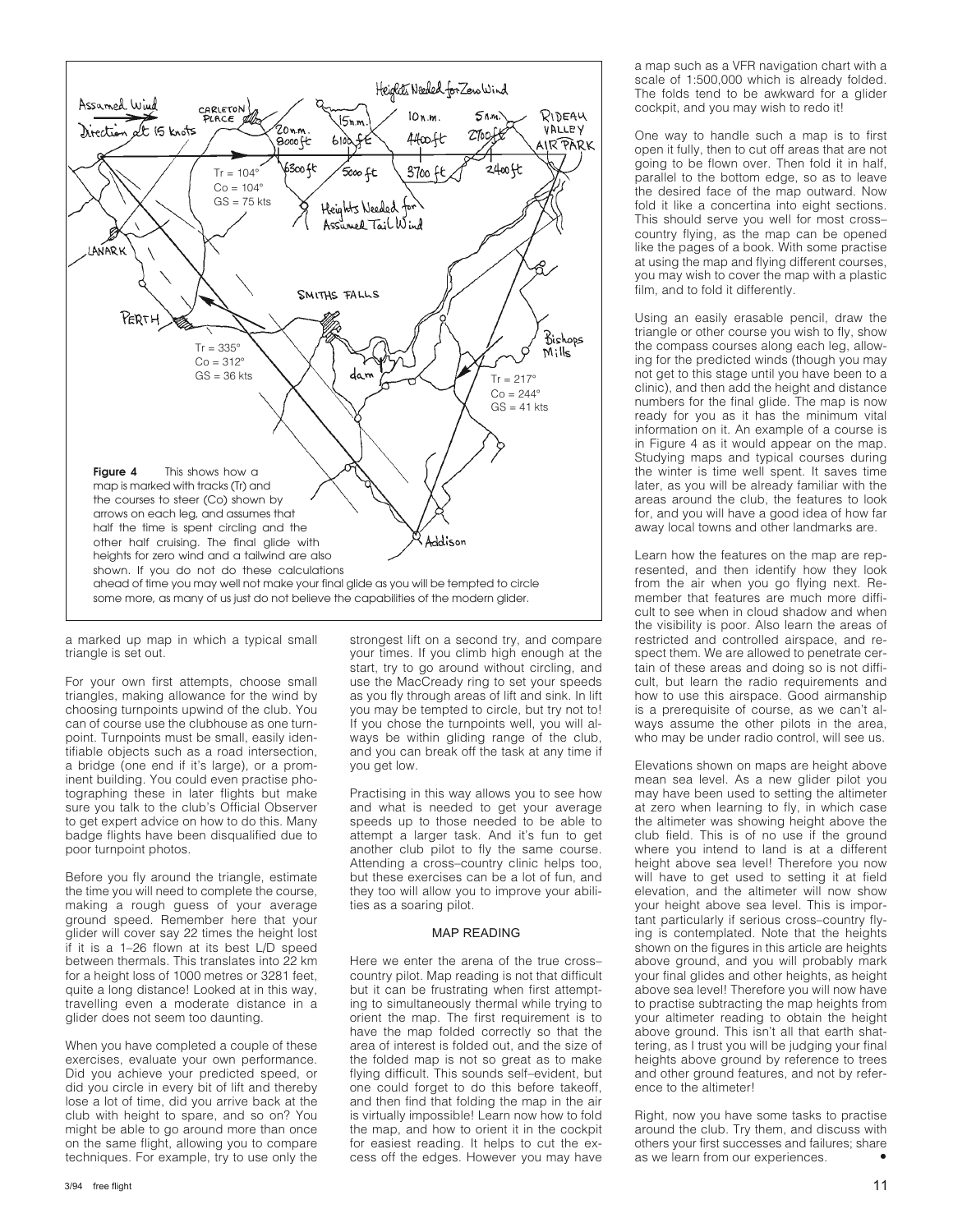# **Jim Wallwork**

combat glider pilot

#### **Herrie ten Cate** SOSA

**ELD LANDINGS are something most** of us try to avoid. For Jim Wallwork it was his speciality. But then again, that's what combat glider pilots were trained for. After reading about Mr Wallwork's military gliding career, I decided to pay him a visit at his home in Ladner, British Columbia. He had after all flown in four famous combat glider operations: the invasion of Sicily, the Normandy Invasion, the Battle of Arnhem and the Crossing of the Rhine. Having only spoken on the phone, I expected to meet a geriatric old vet of 74. Instead I met a man who doesn't look a day over 60 and can remember what he did last week better than I can. sosa<br>J<sub>oi</sub>

50 years ago this June, Jim Wallwork was a young British glider pilot who took part in probably the most famous combat glider assault of all times: the D–Day attack on Benouville Bridge over the Caën Canal in Normandy. After the war, the bridge would be renamed Pegasus Bridge in honour of the British airborne soldiers who helped liberate Normandy. In Jim Wallwork's own words, "It was a rather heavy landing, in a rather rough field, at a rather rough time of night." Probably a bit of an understatement if you think the Horsa glider was the size of a Dakota and carried 30 fully armed infantrymen.

The actual attack started at a few minutes before 11 pm on the night of June 5th. Six Halifax bombers took off from Tarrant Rushton Airfield in southern England with six Horsa gliders on tow. Their objective would be the Benouville Bridge and the Ranville Bridge which were about six miles in from the French coast. The strategic bridges would be needed to link up the British Sixth Airborne Division which had dropped inland and the forces which were hitting the Normandy Beaches.

Jim Wallwork considered the Horsa a fine combat glider to take into Normandy. It was a high wing glider with side by side seating for the pilot and copilot. According to Jim, the Horsa had excellent visibility and was easy to maneuvre. "With full flaps at 45 degrees, the Horsa would come down like an elevator. It was really quite something." Jim would use the Horsa's maneuvrability and his own piloting skills to put the Horsa down on the money.

After crossing the English coast near Worthing, the tugs and their gliders flew for about an hour and a quarter at an altitude of between 4800 and 5600 feet before reaching the landing zone. They weren't very worried about encountering German flak because they crossed the French coast through a narrow corridor where German air defences were practically non–existent.

The six gliders pulled off at six minute intervals and headed for the small fields beside the two bridges. And to throw the Germans off the real target, the Halifax bombers flew onwards to a cement factory in Caën and dropped a few dozen small bombs. Gliders one, two and three landed at Benouville Bridge (the Pegasus Bridge) and gliders four and five landed at Ranville Bridge. Glider number six was released at the wrong point. But that didn't stop the pilots

from landing beside another bridge five miles away. Even though it was the wrong one, the soldiers from the Oxford and Buckingham Light Infantry took it anyway, and these troops later joined their comrades at the other bridges.

Jim Wallwork was flying the number one glider in what he calls "A dream operation, a real classic. We landed with complete surprise and took the bridge in a matter of minutes." But Jim and his copilot didn't walk away from the landing unscathed. They put the Horsa into the bridge embankment at the end of the field because they were worried about gliders number two and three which were coming in behind them. The impact with the

embankment put both pilots through the perspex. The copilot suffered a twisted knee and broken ankle while Jim thought he had lost an eye. As it turned out, he had cut his forehead rather badly and the blood had filled his eye.

Although he was bruised and injured, Jim spent the next few hours carrying supplies and ammunition from the glider up to the troops on the bridge. When a German tank appeared on the scene, Jim was sent back to look for some anti–tank weapons which were supposedly somewhere in the wreckage of the glider. Still stunned from the landing, Jim used a flashlight to hunt for the weapons. A short while later he heard what sounded like a woodpecker working on the Horsa's wooden fuselage. The woodpecker turned out to be a German soldier firing at the flashlight. He turned off the light and scurried back to the bridge without the weapons which it turned out were never loaded on the glider in the first place. In any case, the British soldiers didn't need the weapons to take out the tank.



After the landing, Jim's orders were to return to England as soon as possible. He wasn't to stay and fight with the troops but return in case further glider landings were needed to reinforce the troops. As it turned out Jim made it back to England where he spent a few weeks recovering from his injuries before returning to his unit. He still had Arnhem and the Rhine Crossing ahead of him. Jim was awarded the Distinguished Flying Medal for his role in the attack on Pegasus Bridge.

But the assault on Pegasus Bridge may never have happened if Jim Wallwork and his fellow glider pilots hadn't passed a very important test in February 1944. Jim was among a group of 12 fellow pilots, six crews in all, who were

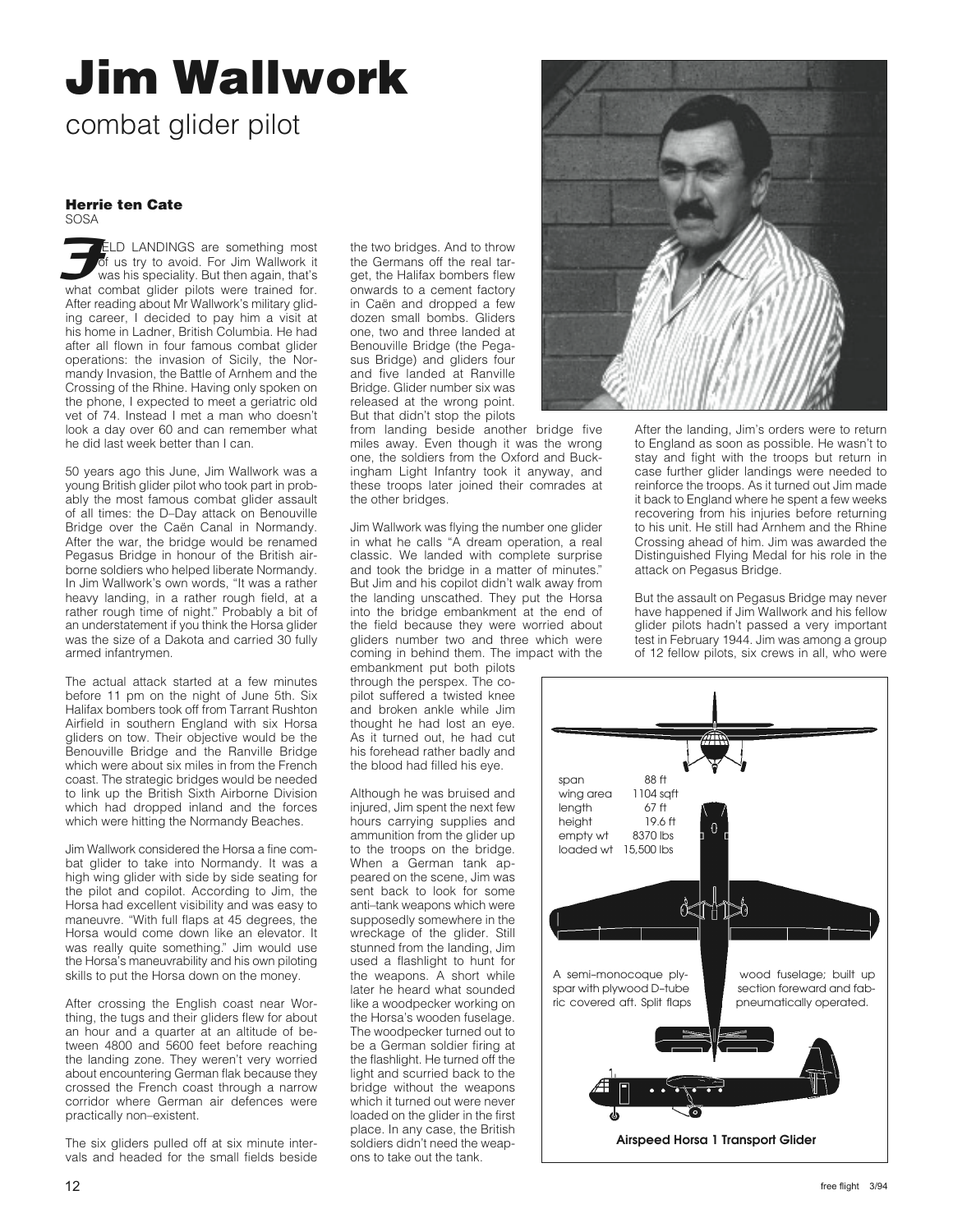transported to Netherhaven Airfield on Salsbury Plain. There, they found six Horsas and six towplanes waiting for them. They also found their Commanding Officer and a rather large group of menacing looking Army and Air Force brass. They were told to take off, climb to 4000 feet over Banbury village and release at one minute intervals. Gliders one, two and three would do right hand circuits and land in a small triangle, marked out with tape on the airfield. Gliders four, five and six would do left hand circuits and land in another small triangle. What the pilots didn't know was that the brass wanted to know if large gliders could be put into small fields just like the ones beside the target bridges. Well, the pilots passed the test with flying colours much to the delight of their CO. The feat however wasn't good enough for one officer who said: "if they're so good, let's see them do it again." A short lunch break was organized before Jim and his fellow pilots repeated the exercise flawlessly one more time. A few months later, Jim and his fellow pilots would be landing their gliders in small fields very close to the ones they practised on at Netherhaven.

Jim's flying career started when he decided to get out of the PBI (the Poor Bloody Infantry) and move into something a little bit more exciting. The RAF was short of pilots and he was accepted for pilot training. His CO wasn't too thrilled at the thought of losing him, so he sat on the transfer. By the time the papers were shuffled, it was too late for Jim to become an air force pilot. But as luck would have it, he received a call a few weeks later inviting him to join a new Glider Pilot Regiment. Jim went through basic pilot training where he learned to fly small single engine aircraft like Tiger Moths and Miles Magisters. He then learned how to fly the Hotspur, a smallish military glider with tandem seats for the pilots and room for eight combat troops.

After getting his glider wings, Jim was posted to North Africa to prepare for the invasion of Italy. He would eventually fly an American Waco Glider into Sicily — an operation which proved to be deadly for many of the pilots and troops involved. Communication problems meant that a large number of the gliders were released too far from the coast and were forced to ditch in the Mediterranean.

During the months of training in North Africa before the assault, Jim would occasionally thermal the Waco in strong lift close to the airfield. Soaring wasn't exactly something British glider pilots were trained for. Getting the glider down and getting it down quick were the main priorities. Jim flew the Horsa into both Normandy and Arnhem before trading it in for the Hamilcar. This rather large and ugly glider was even equipped with a machine gun to take out any opposing forces in the landing area. The Rhine Crossing was Jim's last combat glider operation of the war.

After the war, he worked in England for a few years before immigrating to Canada, where he is now happily retired. Jim plans to attend the D–Day 50th anniversary ceremonies in Normandy this June. After all these years, he still carries a faint reminder with him from his combat flying days. It's a small scar on his forehead from his landing at Pegasus Bridge. Jim says he hardly notices the souvenir except once in a while when it starts to itch.  $\bullet$ 

# A tale of two landouts

sort of interesting but it doesn't prove anything

# **Walter Weir** COSA

*1*

IN THE SPRING OF 1993 one of my friends landed out 30 miles north of the Sequatchie Gliderport near Chattanooga, Tennessee. I accompanied his partner on the retrieve. We were met by the pilot at the turn–off from the highway and he warned us that the owner of his landing field, whom he had not yet met, might be hostile. The pilot had been told by a neighbour that a female hang glider pilot who had landed in the same field two weeks before had been threatened with a rifle.

Sure enough, as we entered the farm lane we were met by the farmer, his clothes covered with blood (turned out his cow had just given birth) and a rifle over his arm. He said that the glider had done irrepairable damage to his four inch alfalfa crop and that our retrieve car and trailer were going to make it worse. He enquired as to whether "you people do this sort of thing all the time — just plop down on somebody's property without making prior arrangements?" He had already phoned for the sheriff. During the ensuing discussion the farmer was patting the rifle in the crook of his arm, our driver was feeling for the handgun he kept in the glove compartment between the front seats, and I was scrunching down to make myself as small as possible. Every argument and persuasion we could think of was used to try to change his mind about the "damage" but without success.

When the sheriff and his deputy arrived things calmed down a bit and it was decided that for a fee of \$100 paid to the farmer the trailer could be driven onto the field and the glider removed. Afterwards no marks could be seen in the alfalfa.

This episode made a great story and was the subject of lively discussion at the gliderport for several days. The following weekend a case of beer was raffled off among the members and the \$100 profit was given to the angry farmer's victim.

# *2*

ON THE FIRST DAY of the national contest in Swift Current, Saskatchewan last year I made a wrong turn somewhere and was faced with an inevitable landout. Knowing the country was sparsely populated, I scanned around in all directions for a hospitable field. I finally decided on a prosperous looking farm with quite a few buildings, three vehicles in the driveway and a fairly decent looking gravel road accessed by a short driveway. I landed

in a ploughed field close to the driveway and came to a very rapid stop in the soft ground. It had been raining quite a bit during the preceding few weeks.

I scouted around the house, which was locked, and all the outbuildings, but nobody was home. The three vehicles were unlocked, and all had keys in their ignition. I thought briefly of using one of them to get to the next farm but the idea immediately produced a mental picture of me being marched off to jail by a Mountie. The episode of number 1 had occurred only three months before.

And so there was nothing for it but to start walking down the gravel road. Not a single vehicle passed. No other farm was in sight. After twenty minutes I came to a side road where I could see another farm in the distance, but the road did not look well travelled and I decided to stick with the main road rather than face the possibility of a blind alley. After another half mile my road turned left ninety degrees but still no farm in sight.

I saw a deer and a Swainson's hawk. Finally, after about an hour, a pickup truck came toward me. The driver said he had seen me go over his place pretty low and he knew I wasn't going to make it to Regina and after thinking about it for a while had decided to come down the road to see what was going on. He took me to his farm and let me use the phone. When my wife Barb arrived with the trailer he came to help. We tried to pull the glider out of the field but the rope kept breaking due to the soft ground. Finally he used his four wheel drive to place the trailer in front of the glider and we were able to disassemble, load the trailer, and pull it to the road.

Near the end of this hour and a half or so of hard work the owners of the farm returned home. I told them how I had picked their farm to land and how disappointed I was that nobody was home. They said "Didn't you see the keys in the pickup and the two cars?" I said that I had but I thought I might get in bad trouble if I borrowed one.

They looked at each other in disbelief, trying to stifle their amusement at the city slicker from Toronto who didn't have enough sense to drive instead of walk.

It turns out that everybody either leaves their house open or keys in a vehicle in case someone is stranded. This is especially important in winter when being stranded with a disabled vehicle could mean the difference between life and death on the lone prairie.

And that's the end. I told you it doesn't prove anything.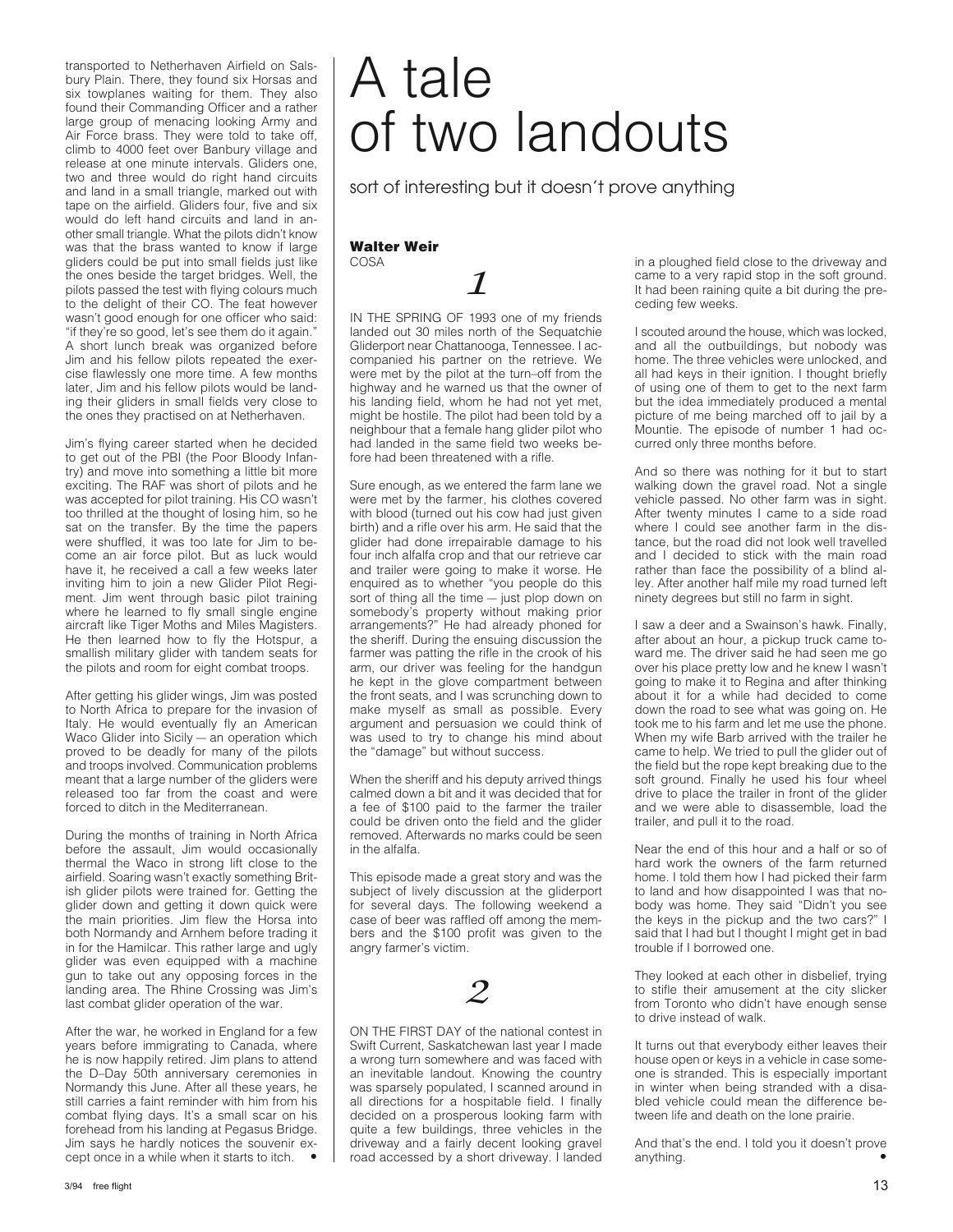# **club news**

# **DOING IT RIGHT**

From 1967 to 1986 Schweizer aircraft produced more than six hundred 2-33 gliders. Its rugged construction, easy flying qualities and reasonable price made it a favourite with gliding clubs and schools across North America. Like many small general aviation aircraft, the 2-33 is now only in limited production and the current alternative training gliders represent large investments which many clubs are reluctant to make. The increasing age of the 2-33 fleet will undoubtedly make maintenance of the aircraft more demanding and more of a concern to organizations who choose to continue using this type of aircraft.

The Air Cadet League of Canada is a large operator of the Schweizer 2-33 and their aircraft maintenance program has been designed to allow for safe use of this model for many years to come. The main base for the Air Cadets' central region aircraft is CFS Mountainview located near Trenton, Ontario. Major Ernie Sutton is responsible for the maintenance of both the gliders and Bellanca Scout aircraft that are used as towplanes. He and Dave Wood are the two aircraft maintenance engineers who look after the 15 gliders and 8 tow aircraft that make up the central region's Air Cadet fleet.

Their gliders vary from 4 to 26 years of age. Each ship accumulates approximately 200 hours of flight time each season. Air Cadet gliders are used for both introductory/familiarization flights and regular flight training. To ensure all cadets get their scheduled rides, flights are brief but very well planned. The rigorous schedule of familiarization flights and regular flight training results in a fairly steady rate of flight cycles for each aircraft — about 5 landings and takeoffs per hour.

Regular maintenance ensures a high rate of serviceability for all the aircraft in the organization. Gliders are serviced according to the manufacturer's 100 hour inspection schedule. The rugged construction of the aircraft means that very little repair or replacement of parts is required during the course of normal flying operations. During the flying season there is seldom any unscheduled maintenance that is required on the gliders.

A unique aspect of the Air Cadet glider maintenance program is the Depot Level Repair which is carried out on each aircraft every seven years. This program, adopted from the military, requires each glider to be stripped and completely inspected from nose to tail. During the winter months the Mountainview staff of aircraft maintenance technicians increases from two to twelve. The fuselage and control surface coverings of aircraft involved in the DLR are completely removed and components are inspected using techniques such as X-ray, liquid dye penetrant and visual inspection. These techniques have helped the maintenance engineers to discover corrosion in some difficult to inspect areas of the welded fuselage tube frame as well as cracking in some of the wing outriggers. Mainplanes sel-

dom require any more attention than the occasional replacement of dive brake hinges, although they are given the same intensive inspection as the fuselage and tail sections. Any problems that are discovered are remedied by the repair or replacement of the damaged component.

After being thoroughly inspected, the gliders are reassembled, and all bare metal surfaces of the fuselage structure are repainted and prepared for the application of fabric and dope. Hardware such as bolts, nuts, control cables and pulleys are replaced if wear has become excessive. The fibreglass nose section has all its paint removed to ease inspection and allow for easier application of the new fabric covering on the rear of the fuselage. The process of recovering with fabric is a real art and the Mountainview technicians put in an effort that leaves the finished gliders looking as if they had just been rolled out of the factory doors.

During the winter months the large World War II era hangar housing the Mountainview Air Cadet operation is crammed full of aircraft. It is not unusual to see four or five gliders in various stages of disassembly at any one time. All types of aircraft servicing takes place in the building including sheet metal fabrication, fibreglass construction, electrical wiring and dope and fabric work. In addition two or three Scout aircraft will be undergoing similar types of inspections. The high level of activity continues until about the end of March when the aircraft are expected to be ready to begin flying.

Because of the specialized nature of their work the technicians at Mountainview have made a number of minor modifications to glider aircraft to improve inspection and maintenance. Two small plexiglass windows installed in the turtledeck allow easy visual inspection of the wing attachment bolts without having to remove any fasteners or coverings. A special inspection panel installed in the nose section provides simple access to the forward tow hook to inspect for any damage to that particular component and the surrounding structure. New interior panels of durable, dent resistant plastic have replaced the original panels which have been severely damaged over the years.

Well planned and executed maintenance provides the Air Cadet pilots with a fleet of aircraft in which gliding can be carried out safely and reliably. The system of maintenance found at CFS Mountainview is very intensive and therefore difficult for many civilian clubs to duplicate but it does stand as a model to work towards. With Depot Level Inspections, regular 100 hour inspections and a source of new parts still available from the manufacturer, the Schweizer 2-33 should be able to quite capably carry out its flying duties for the Air Cadets for many years to come.

> Jim Trevisan Rideau Gliding Club

# **ALBIE POW**

It comes to everyone, but the anguish is for those who remain. "Albie" Albert Mowat Pow passed away in early March, never having fully recovered from a heart attack of a couple of years ago. If there was a Canadian Soaring Hall of Fame, his name would figure prominently in it.

Starting with model aeroplanes as a schoolboy, he moved to gliders and by the early 1960s had become Canadian gliding champion. He flew for Canada in the World Gliding Championships, in Spain in 1952 and in England in 1954. He finished third in the National contest in 1955, flying a 1-26, beating many others who were flying higher performance gliders. He was a crew mwmber at the World Gliding Championships in Argentina in 1963, in Poland in 1968, and at Marfa, Texas in 1970. In 1953 he set a new Canadian distance record, flying a Lawrence glider 256 miles from Swift Current, Saskatchewan to Ray, North Dakota. He also held three other Canadian distance records prior to that flying an LK–10 solo.

Having worked at DeHavilland during World War Two on Mosquitos and Tiger Moths, after the war he became a partner in a woodworking business in London, Ontario, flying gliders at London and at Brantford.

Moving to the Barrie–Orillia area, he worked on boats and repaired light aircraft. For the past 25 years he lived in St–Lazare, where he had a small workshop. He was a consummate craftsman, and his aircraft restorations were truly works of art. A modest, warmhearted man, he had the respect of all who met him, and was loved by many. Dear Albie, rest in peace.

Bob Gairns, MSC

# **AN EARLY START FOR A CHANGE**

Imagine the following: hangar doors that are opened electrically, concrete aprons and taxi ways as far as you can see, runways that are paved with the longest being over 7000 feet long, glider operations on weekends from this facility with no intrusions from powered aircraft! Sound too good to be true?

Well, if you were to fly with the Winnipeg Gliding Club throughout the month of April you would have had all of this and more. No, we didn't win the Lotto and go crazy with expansion at Starbuck, but rather we temporarily moved our operation 40 kilometres northwest to Portage La Prairie and flew from the ex– military base.

Last summer during the return of Lake Agassiz, (commonly referred to as the floods of '93), our club was shut down entirely for six weeks. It was only during a drier spell that we were able to find a bit of dry ground and towed both trainers over to Portage to fly from their airstrip. The facility is excellent and we were well received by the Management of the airport. Normally the base is used by a private contractor for initial flight training for the military but they only fly during the weekdays with the base shut down on weekends. A glider pilot's dream come true.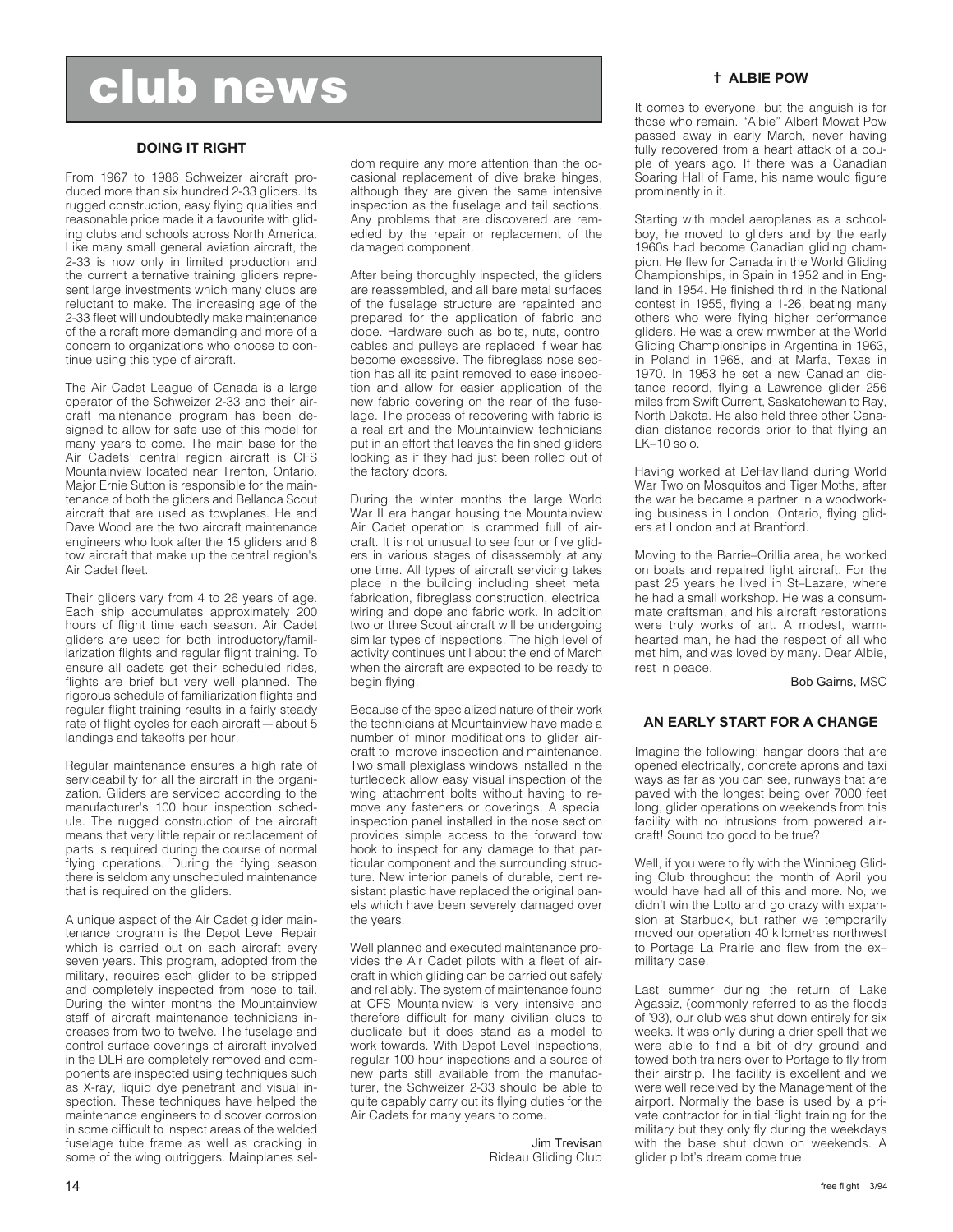# **"The Book of the Best"**

This new 65 page reference book by Ursula Wiese (in looseleaf form for easy updating and storage in a 3–ring binder) presents the evolution of soaring achievement in Canada. With extensive flight and aircraft data, it is a comprehensive history of records and diamonds flown, trophy recipients for each year's best flights, national contest champions, and awards to pilots who gave freely of their time for the betterment of the sport. The criteria for each trophy or award, and sample application forms are also included.

Every club has received a copy (which should be kept accessible to its members). A personal copy can be yours for \$10 (sales tax included for Ontario residents). Order now through "Soaring Stuff" or the *free flight* address.

During the winter months negotiations continued for a planned early start in the spring. We were relieved when the thaw came in early March and the promise of flying by April 1. We were not disappointed (although we were somewhat cold) and we flew our first flights on April 1 as planned. Now some may have said that only fools would fly on April 1 and perhaps they were right as low ceilings and strong winds only allowed a handful of flights to take place. By late afternoon we shut down and a fierce blizzard engulfed southern Manitoba, dropping several centimetres of wind– whipped snow on us. Bummer. But we had the beginning of one of the earliest flying starts ever in gliding club history.

For all of April we flew every weekend and some pilots reported some strong thermal activity with an increase in daily temperatures. We managed to fly exactly one–eighth of the flights done in '93 and even signed up a new student from the Portage area. It can only be a sign of better things to come this season.

Also this winter we ran a very successful ground school with over a dozen new students signing up. Some were visitors from the previous summer who had taken intro rides with us while others were power pilots seeking to add a new dimension to their piloting abilities. We also expect a return of previous students from last year that will complete their flight training and receive their licences.

Our club became involved with a couple of local Junior High Schools that have theory of flight as part of their science classes. In one case a club member conducted a series of workshops with the students and had them building paper gliders and discussing various practical means of controlling their flight paths. In another scene a more advanced class had designed their own gliders by computer aided design and then went to the school's workshops and built them. Following a series of flight tests and modifications, these future aerodynamic engineers put their gliders to the test and received marks as to how well they performed in turns and straight and level flight. We had a Standard Jantar on display in the school's gym and awarded the first place team with glider certificates for an intro ride. Many of the teachers came to have a look and expressed an interest in our sport.

Projects on the boards for 1994 also include our annual attempt at a provincial contest. Last year we were not successful in having any contest flying from the field due to the

poor weather but we are optimistic that this will change this season.

There is a strong desire to attend the summer Cowley camp, although it interferes with an airshow during the August long weekend at an airport north of Winnipeg. Planning to participate is Manfred Radius and his aerobatic routine, a real eye–opener. The club is set to have a glider or two on display and an information booth. Attendance is expected to reach over 50,000 for the two days. What a great way to get our sport in view.

Mike Maskell

# **ONTARIO SOARING ASSOCIATION STARTS A SOARING LADDER**

What is the Ontario Soaring Association? What does it do? What does it cost me? These are questions that I encounter frequently. I will try to explain briefly who we are and what we are attempting to do. OSA membership consists of the 16 member clubs in the province. You as a soaring pilot are a member through your club. Membership fees are \$5 for each club. In return the OSA acted mainly as a delivery vehicle for Ministry of Culture, Tourism and Recreation funding. For example, in 1993–94 the Association received some \$12,000 to support member clubs in instructor training, provincial championships, cross–country clinics, etc. I hope that you can see that we give back far more than we take.

We are one of the few soaring groups in this country that gets money from the government. We are very much in danger of losing this status. We are being encouraged to change OSA's role from that of a passive distributor of government money to one that better supports the clubs, and our sport. The primary means of doing this is through "participation development". That is, encouraging soaring pilots to be more active within their clubs and the sport. The Provincial Ladder, detailed below, is a model of what we are trying to achieve. We invite your participation in this process.

A ladder. Just what you need for spring house painting? Well, not exactly. The Ontario Provincial Soaring Ladder gives you a way to record your best flights and compare your performance with other pilots. Offered by the Ontario Soaring Association, its objectives are to encourage cross–country soaring and friendly competition, particularly among club pilots and those who don't regularly take part in contests. It is organized with a minimum of red tape and cost for the participants.

The main requirement is for you to climb aboard the sky–chariot and do some flying. It doesn't matter whether you declare a flight, where you go, whether you merely stay up for half an hour. Any flight will earn points. And most claims will be accepted on the honour system. Mind you, cross–country flights to declared turnpoints will earn you more than hanging around over the field. And if you are in hot pursuit of a trophy you will be required to produce flight evidence such as photographs, barograph traces and release forms before you lay hands on the silverware. A claim for 500 km in a 1–26 on a windy day is unlikely to convince your Ladder Official Observer.

Entrants pay a fee of \$15, and will receive a list of Ontario turnpoints, a copy of the rules and claim forms. A booklet of photos of turnpoints is also available for an additional \$10. Once you've registered, go fly, and submit your claims to the Ladder OO at your club.

OOs have volunteered to supervise ladder claims at most clubs. (If you wish to volunteer at your club, contact Stephen at the address below.) The Ladder OO will verify your claims and will return them to the administrator. Ladder ranking will be published in free flight. A winner and a runner–up will be declared at the end of the season.

Though OSA has borrowed ideas from a similar scheme run by the British Gliding Association, this is the first time that such a ladder has been tried in Ontario. It will evolve and mature with experience. Try it and enjoy!

Ladder Committee:<br> **Example 15 Francisc Lan Grant** (GGC) Stephen Foster (TSC)<br>10 Blyth Street Fred Hunkeler (SOSA) Richmond Hill, ON L4E 2X7

Ken Withrow, president OSA

# **ALBERTA SOARING COUNCIL ABOUT TO CONTROL COWLEY**

As Albertans nervously watched Premier Ralph Klein to see where the next budget cuts were coming from, we knew it wasn't going to be too long before the sports community in Alberta would be affected as well. The first shoe dropped in January when we found that our annual grant funds were to be cut by 20% effective the new fiscal year.

There were also rumblings that the provincially maintained airports were going to be turned over to the private sector as a means of moving these expenses out of the government budget, and at the Alberta Soaring Council AGM in February, members discussed the need to perhaps set up an endowment in case we needed to bear the cost of owning and operating Cowley airfield.

In late March, ASC was informed by a letter from Alberta Transportation and Utilities that as of 1 April 1994 they would no longer pay the costs of maintaining Cowley airfield. However, the good news was that they were prepared to turn the land over to ASC if we agreed

continued on next page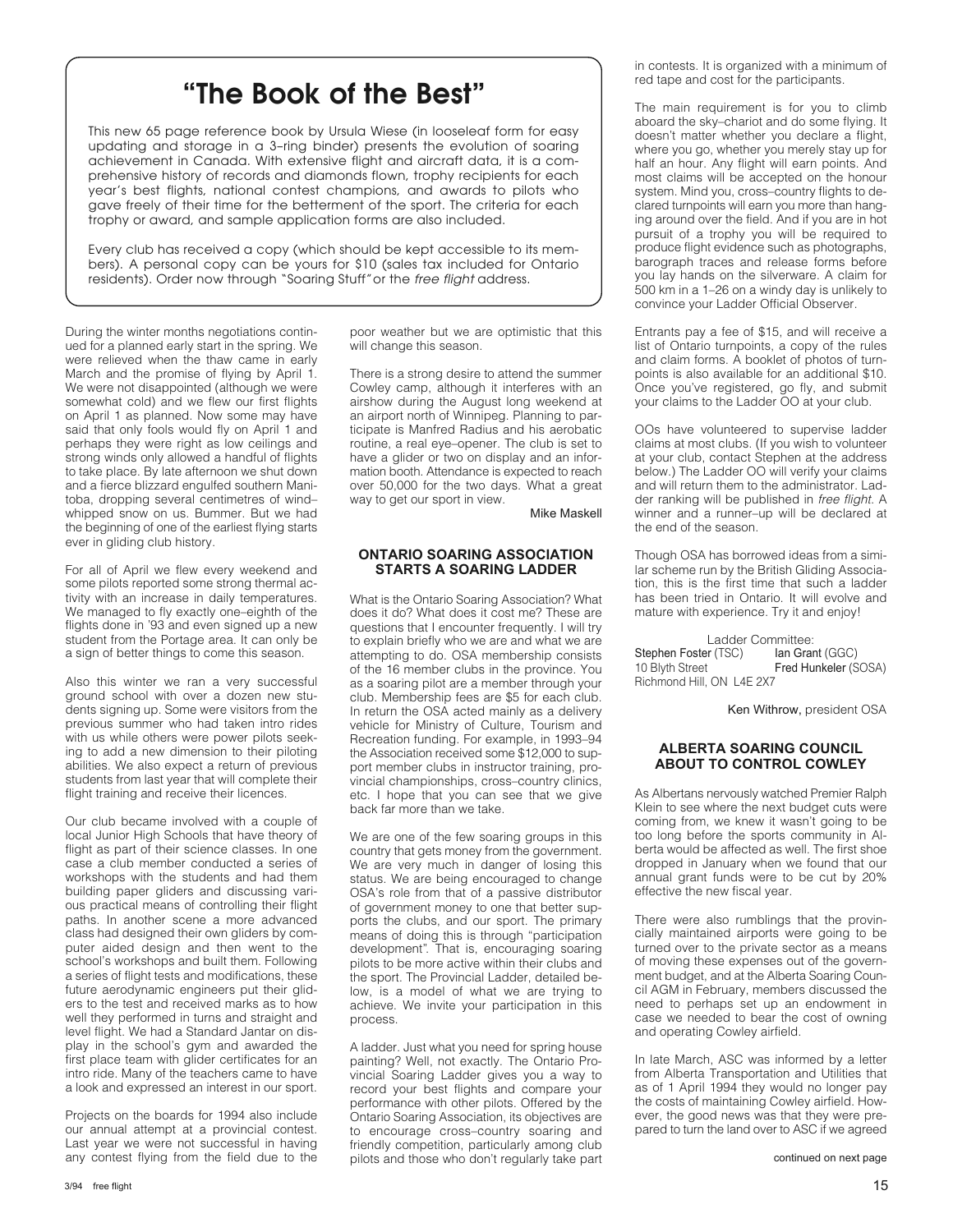ment was well aware of the historic soaring nature of the airfield and its local tourism impact)

On April 13 our Cowley Development chairman Bruce Hea and I met with officials to discuss details. We were advised that Alberta Transportation were willing to enter into a 10 year agreement to make us the airfield operator for a dollar a year so long as we agreed to:

- maintain it as a public airport,
- assume all operating costs, and
- continue to allow access to other groups such as the local aeromodellers.

At the present time the department is reviewing the comments and suggestions we made on the proposed agreement. Additionally we are working with Sedgwick to ensure that we can meet the insurance and indemnity requirements.

We have had discussions with a local farmer to cut the runways and work the land as well as haul water and garbage and provide firewood for the summer camp. With these arrangements the annual cost to ASC will be minimized. It will be necessary for visiting pilots to provide a little sweat equity to help spruce up and maintain the buildings. We are fortunate that Alberta Transportation is leaving the picnic kitchen shelter and campground toilets on site for us.

We hope that we will be able to finalize the agreement soon and that Cowley will continue to be the soaring pilots' wave Mecca in Canada for years to come.

Marty Slater president ASC

# **CHMELA SELECTED AS VOLUNTEER OF THE YEAR**

Walter Chmela, the president of York Soaring Association in Arthur, Ontario, was selected "Volunteer of the Year" by a panel from the Ontario Ministry of Culture, Tourism and Recreation. All major sporting associations were invited to make nominations. The Ontario Soaring Association nominated Mr. Chmela, the first time our sport had proposed anyone.

The nominations were reviewed by a panel of citizens familiar with sports, including noted sports broadcaster Brian Williams. The award includes a certificate, an impressive 2–1/2 inch medallion and a lapel pin.

Walter has been active in gliding for 54 years. He has started two clubs, hosted the Nationals, been named SAC Instructor of the Year, organized air cadet camps, performed glider aerobatics at airshows, and introduced young people and women to soaring. A Diamond badge recipient, he holds several Canadian open and multiplace records, including absolute altitude (12,449 metres), and gain of height (8321 metres), both dating from 1974.

Late in 1993, he was awarded the prestigious Paul Tissandier diploma by the FAI in Paris, although he did not learn of the honour for several months.

Neil Macdougall York Soaring

# to assume the operating costs. (The govern-<br>ment was well aware of the historic soaring<br>nature of the airfield and its local tourism im-<br>pact.)

# **Soaring meets the information highway**

# **Kateri Belanger**

(MCSK\_BEOPAVO.CONCORDIA.CA) AVV Champlain

In recent years, there has been much talk about the new information highway. Well, guess what? — it's here and it has reached the world of soaring. Where else, besides the Internet, can you have discussions about spin training or competition rules and read about incidents and great flights in the company of gliding enthusiasts from around the world. The Internet is also a great place to access gliding weather information, communicate with flying buddies (without the long distance phone charge) and meet other flying nuts like you.

It has recently come to my attention that many glider pilots who have Internet access do not know of these wonderful sources of information and discussion about the soaring world.

Usenet newsgroups on aviation There are numerous newsgroups related to aviation, even one about soaring. Here's a list of a few of the aviation related groups you can find:

rec.aviation.announce rec.aviation.answers rec.aviation.homebuilt rec aviation.ifr rec.aviation.military rec.aviation.misc rec.aviation.owning rec.aviation.piloting rec.aviation.products rec.aviation.questions rec.aviation.simulators rec.aviation.stories rec.aviation.students and last but definitely not least, rec.aviation.soaring

I can't really tell everyone how to access these newsgroups since most newsservers are slightly different from one another (ask your Newsmaster or SysOp if you need any help, or do what I do and type "help".)

"rec.aviation.soaring" is a forum for discussion about soaring of any kind, including para– sailing and hang–gliding. Discussions centre around training, aircraft (technical), stories and gliding in general. Pilots and would–be pilots post articles to ask questions, answer and give their opinions on many subjects.

You can even plan your next vacation on this newsgroup. People regularly post to ask about gliding clubs in this or that region of the world. The advantage of getting this information over the net is that you not only get the dry stats about these clubs, but you also get the opinions of pilots who have actually flown there.

One thing I can say about "rec.aviation.soaring" is that it kept me dreaming through all those long, cold winter days (although I was sometimes green with envy when pilots from the southern hemisphere of our globe would boast about the beautiful conditions they were having). So, whether you go to "rec.aviation. soaring" for technical information or for an opinion, you are sure to meet friendly glider pilots from around the world from the total beginner, who wants to know where he can learn to soar, to the "ace" glider pilot.

SSA Server The Soaring Society of America owns a wonderful mailserver which is loaded with soaring related articles, safety reports, and computer programs to help you calculate contest scores. All of these things are available via electronic mail although it may take up to two or three days before they answer (it's worth the wait). You can even submit articles to their server. They can be reached by e–mail at "MAILSERVASSA.ORG" by sending a "help" message. I must applaud the SSA for all the hard work that goes into this mailserver.

Weather info **Using e-mail**, you can access all sorts of weather information. This includes things like the thermal index and upper air conditions. This service is not really useful for the novice glider pilot, but could be invaluable for pilots planning long tasks and contests. Did I mention that it is free? Have fun decoding the information you get.

So, whether you are looking for technical information, good soaring stories or people's opinions about soaring related subjects, the Internet will be able to supply you with hours of fun. See you on the net!

SAC Student Instruction Manual

*Soar and Learn to Fly Gliders*

the new, improved, rewritten, updated manual is now available from national office \$19.95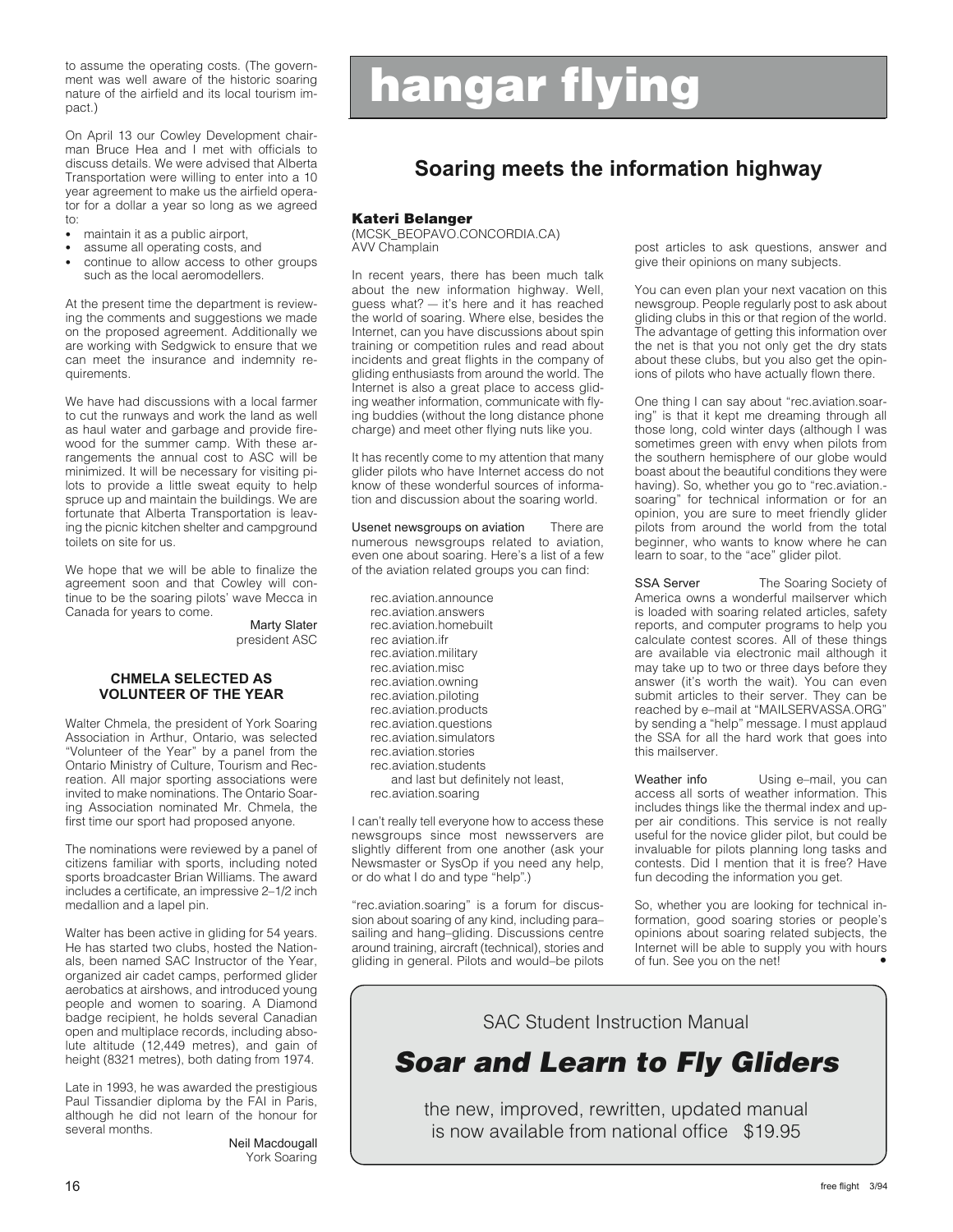# **SAC affairs**

# **How to sell your event to the media**

# **Pierre Tourangeau**

SAC Publicity Chairman

Pierre is a news broadcaster with Radio Canada (CBC) specializing in events of an economic nature.

1 The last thing you want to do is to invite journalists to a soaring competition. What you should do is to inform them that an important event will take place on a certain date. You have to sell an event. Considering that the competition as such is somewhat boring to cover for an outsider, you have to prepare activities that will be entertaining for them and/or the public while the sailplanes are away, like gliding movies, aerobatic demos, familiarization flights, BBQ, etc.

2 Once you have the event well laid out, you need to create a teaser for the press as well as for the general public. Four to five weeks prior to the event, you need to inform the media of the date and the content of the event. Don't be shy to use the proper qualifiers in order to create an interest (a rare event, an exceptional demonstration, an exciting competition, a spectacular sight, etc.)

The simplest method to inform the media is through a wire service like Canadian News Wire or a local one like Telbec in Québec.

Very important: Always include the name and telephone number of your public relations person. Journalists will not seek you. If your organization is hard to reach, your communiqué will hit the waste paper basket in no time flat.

3 Draw the list of specific members of the press who might have a specific interest in your event. That may be because you know them personally or their beat is sports, local events or simply because they may be interested in gliders. Seek out the freelancers who are always on the lookout for events with a special flavour. Find out the angle that will interest them and is specific to the type of news they specialize in. Remember that the press is now your customer and you need to answer their needs.

4 Now it is three weeks prior to the event. Send another communiqué to rekindle their interest in the competition. It is now time to contact those members of the press that you have already identified. Meet them. You have to show them that they may miss something by not covering the event. Communicate the "angles" that they might be interested in.

5 Two days prior to the event, contact the targeted journalists once again.

6 On the "day", it is important that everything is as per plan. Make sure that the press members are well taken in charge by a knowledgeable person. Make accessible to them the things they need like a phone, a fax, a press room. How you treat them is critical.

7 Even when the event is over, contact your target group, even if they did not cover the event. These people can be of assistance at a later date. Press relations is a long time project.

Pierre est un chroniqueur à Radio Canada et spécialiste des questions à charactère économique.

1 D'abord se mettre dans la tête qu'on n'invite pas les journalistes à une compétition de planeurs. On les informe qu'un événement important se déroule à telle date. Il faut donc vendre la compétition, en faire un événement. Pour ce faire, il serait peut–être bon, d'abord, de s'arranger pour que durant les compétitions, qui en elles mêmes sont plutôt ennuyantes à couvrir, d'autres activités soient organisés de nature à attirer le public et à divertir et intéresser les journalistes (visionnements de documentaires sur le vol à voile, démonstrations de planeur acrobatiques, mini–pageant aérien, vols d'initiation pour le public et les journalistes, méchoui sur place, etc...)

2 Une fois que l'événement est créé, il faut "teaser" les journalistes (comme le public d'ailleurs). Pour ce faire, assez longtemps avant l'événement (quatre à cinq semaines environ), il faut prévenir les médias (aussi bien locaux que nationaux) de sa tenue et de contenu. Ne pas avoir peur dans le texte de vendre l'événement en le qualifiant (spectacle exceptionnel, événement rare, compétition excitante, spectaculaire, etc.)

Pour prévenir les médias, le plus simple est d'avoir recours à des agences de diffusion de communiqués de presse: Telbec au Québec, et Canadian News Wire au Canada anglais.

NB. Toujours donner le nom d'une personne– ressource avec son numéro de téléphone. Les journalistes ne doivent pas avoir à courir après les organisateurs. S'ils ont de la difficulté à obtenir de l'information sur l'événement, il vont foutre le communiqué aux poubelles et passer à autre chose.

3 Dresser une liste des journalistes qui pourraient être plus susceptibles d'être intéressés à couvrir l'événement, soit parce que ce sont des journalistes sportifs, soit parce qu'on les connaît, soit parce qu'on sait qu'ils pourraient être intéressés par le planeur. Ne pas hésiter à contacter même les chroniqueurs, qui en général, sont toujours à la recherche des sujects un peu spéciaux. Pour chacun, trouver une raison qui les incite à couvrir, ne pas hésiter même à trouver un angle de couverture qui convienne au type de journalisme qu'il fait. Autrement dit, il faut être capable de répondre à un besoin du

journaliste pour qu'il trouve une raison valable de nous couvrir.

4 Trois semaines avant l'événement, envoyer un autre communiqué rappelant l'événement. En même temps, prendre contact par téléphone avec les journalistes identifiés précédemment. Essayer de les rencontrer. Objectif: leur faire comprendre que s'ils ne couvrent pas l'événement, ils risquent de rater quelque chose d'important. Leur suggérer des angles de couvertures.

5 Dernier rappel par communiqué: deux jours avant l'événement. En même temps recontacter les journalistes cibles.

6 Le jour même, il est évidemment important de bien organiser l'événement, ce qui veut dire que rien ne doit être laissé au hasard. Surtout, on doit bien encadrer les journalistes et s'assurer de mettre à leur disposition tout ce dont ils ont besoin: salles de presse, téléphones, fax, personne–ressource et guide, etc. L'acceuil est très important.

7 Après l'événement, garder le contact avec les journalistes contactés, même s'ils n'ont pas couvert l'événement. Ces gens pourront nous être utiles éventuellement. Les relations avec les médias sont un travail à long terme.

PS J'espère que ces quelques indications pourront vous être utiles.



- 1-3 Jul **Saskatchewan Provincials**, Strawberry Lakes gliderport, SK. BBQ on 1st, and 4-10 Jul is a XC week – all pilots welcome. Contact: Bryan Florence (306) 545-3366.
- 4-8 Jul **"Un-Nationals" Novice Soaring Contest**, with realistic handicapping for lower performance sailplanes. Pendleton, ON hosted by GGC. Contacts: Rick Officer (613) 824-1174, Glenn Lockhard (613) 692-3622.
- 5-14 Jul **Canadian National Soaring Competi-tion**, SOSA. Contest manager Ed Hollestelle, (519) 461-1464 (H), (519) 455-3316 (W).
- 16-23 Jul **Eastern Instructor School**, Hawkesbury, ON, contact Joe Bowes (514) 973-4888.
- 23-24, 30-31 Jul **French Instructor School**, St Raymond, course conductor Serge Morin, contact national office for info.
- 23 Jul 1 Aug **Cowley Summer Camp**, Canada's largest soaring fest. Contact Tony Burton for info (403) 625-4563.
- 25-29 Jul **MSC Soaring Contest** for sport & club sailplanes. Contact Gilles Séguin (514) 377-5737.
- 14-20 Aug **Western Instructor School**, Chipman, AB. Contact Terry Southwood (403) 255-4667, and national office for entry information.
- 27-28 Aug **Tillsonburg Air Show**, airport north of Tillsonburg, ON on Hwy 19. Over 100 exhibitors, aircraft, balloons, classic cars, trucks. Shuttle bus service, RV parking. Contact (519) 842-9805.
- 6-10 Oct **Cowley Wave Camp**, contact Tony Burton for details, (403) 625-4563.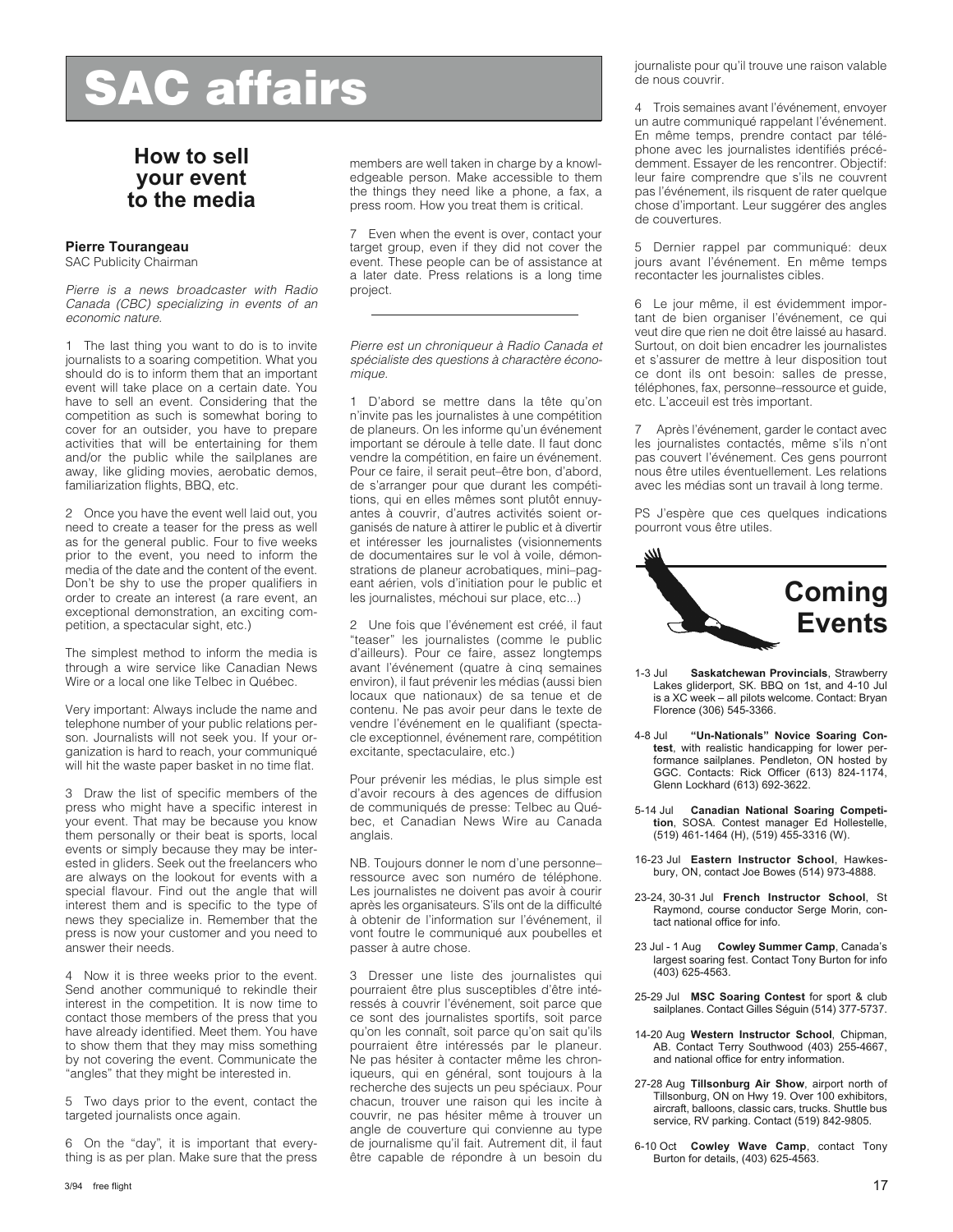# OPINIONS continued from page 5

what significant differences arise and then judge which of these point differences properly reflect the contest conditions and what skills we are trying to measure. OK? Let the Sporting committee know your opinions.

Charles Yeates, George Dunbar

# **HAVE YOU FLOWN A 'VOLKSWAGEN' LATELY?**

When looking at the statistics, it becomes obvious that things in our soaring community have stagnated in the last decade. Memberships have been shrinking, equipment has been aging and the number of flying aircraft has been decreasing. When was the last time you have witnessed the arrival of a new glider on your field? Of course there are a few new modern ships in the hands of the upper class, but the ordinary people, just looking for fun still do not have an affordable glider with which to realize their dream. The great cost of the new gliders produced in Germany, which could be considered in the same class as a BMW or Mercedes, puts them out of reach for people looking for something like a Volkswagen — an affordable glider, easy to operate and maintain.

The World Class glider was expected to be an affordable ship under \$20,000 ready to fly. However, the price tag was inflated to almost \$28,000 including taxes with an additional US\$5,000 for enclosed trailer, making this package, once again, affordable just for the rich and famous. Although, the PW–5 is considered to be a fun machine, capable of satisfying a wide range of needs of the soaring community, it is just too expensive. As a result, people are still waiting for a Volkswagen.

Fortunately, something new is rising above the horizon in a country I have recently visited. A new, private company in the Czech Republic was founded by talented engineers after they had lost their jobs in the state controlled aeronautical industry. The company, TEST, concentrates on designing and manufacturing of recreational aircrafts. Their first product, the TST–1–Alpin (see photo) is a glider/motorglider, with a detachable power unit. Thus the aircraft can be flown as a motorglider in the ultralight category or as a pure glider. When I first saw the machine, I was excited — after the first flight I was amazed. This is the machine I have been waiting for for a long time. I enjoyed my experience so much that I placed my order right away, in time for a summer delivery.

I have also signed an agreement allowing me to be the sole North America distributor of this sensational little aircraft. The cost is estimated below Cdn\$20,000, including engine, standard instruments and shipping to a North American port. The company is also offering a complete kit for homebuilders. A two seater is also under development.

For more information about the aircraft I have a complete pack available for \$10. If interested please write to: Peter Doktor, 36 Buchanan Rd, St. Catharines, ON L2M 4R6.

# **A NOTE ON INCORRECT RIGGING**

Although I am a low hours glider pilot. I may have some thoughts to add to the safety article in the last issue of free flight.

First, it's possible to bolt the horizontal stabilizer of the Ka6CR on crookedly, as one can with the K–7 and K–13. And yes, it is important to choose your positive control check helper with care. Before one of my first flights with my own glider, a man who identified himself to me as a Ka6 pilot from the Eastern US 'helped' me with a positive control check after I had installed the elevator crookedly. The good news is that a glance from near ground level on a standard walk–around is all that's needed to detect this condition on these gliders. (When looked at head–on, the stabilizer must 'centre' visually within the shallow dihedral angle of the wings.)

Secondly, it may not be wise to use the technique of securing the Blanik control stick with either a shock cord or the seat belt. An article appearing in SOARING several years ago reported that a Blanik's torque tubes can be bent when the stick is tied back and the glider bumps over a rough surface. The safe way to secure the elevators – now standard procedure at Cu Nim — is with control locks.

David McAsey, Cu Nim



Introducing the "Alpin", a design somewhat similar to the Duster in its external features.

# **SAC Directors & Officers**

**ALBERTA Zone** John Broomhall (1994) 1040 - 107 Street Edmonton, AB T6J 6H2 (403) 438-3268 (H) (403) 423-4730 (B) **Director–at–Large** George Dunbar (1993) 1419 Chardie Place SW Calgary, AB T2V 2T7 (403) 255-7586 (H) **Director–at–Large** Chris Eaves (1994) 185 Canterbury Drive Dorchester, ON N0L 1G3 (519) 268-8973 (H) (519) 452-1240 (B) **Executive Secretary** Joan McCagg 306 - 1355 Bank Street Ottawa, ON K1H 8K7 (613) 739-1063 (B) (613) 739-1826 (F) **Treasurer** Jim McCollum 6507 Bunker Road Manotick, ON K4M 1B3

# **PRESIDENT &**

**QUEBEC Zone** Pierre Pepin (1993) 590 rue Townshend St–Lambert, PQ J4R 1M5 (514) 671-6594 (H)

**VP & PACIFIC Zone** Harald Tilgner (1994) 50090 Lookout Road RR2, Sardis, BC V2R 1B1 (604) 858-4312 (H) (604) 521-5501 (VSA)

**ATLANTIC Zone** Gordon Waugh (1993) 5546 Sentinel Square Halifax, NS B3K 4A9 (902) 455-4045 (H)

**ONTARIO Zone** Richard Longhurst (1993) 100 – 1446 Don Mills Road Don Mills, ON M3B 3N6 (416) 391-2900 (H) (416) 391-3100 ext 250 (B)

**PRAIRIE Zone** Paul Moffat (1994) 1745 King Edward Street Winnipeg, MB R2R 0M3 (204) 633-5221 (H&F) (204) 957-2827 (B)

**Committees**

**Insurance**

# (613) 692-2227 (H)

Richard Longhurst 100 – 1446 Don Mills Road Don Mills, ON M3B 3N6 (416) 391-2900 (H) (416) 391-3100 ext 250 (B) Mbr: Doug Eaton **Historical** Christine Firth

**Air Cadets** Bob Mercer, Box 636 Hudson, PQ J0P 1H0 (514) 458-4627 (H)

**Airspace** position to be filled

**Contest Letters** Robert Binette 5140 St–Patrick Montreal, PQ H4E 4N5 (514) 849-5910 (H)

**FAI Awards** Walter Weir 24 Holliday Drive Whitby, ON L1P 1E6 (905) 668-9976 (H)

**FAI Records** Dave Hennigar 404 Moray Street Winnipeg, MB R3J 3A5 (204) 837-1585 (H)

**Flt Training & Safety** Ian Oldaker 142 Mill Street Halton Hills, ON L7G 2C1 (905) 877-1581 (H) (905) 823-8006 (F) Mike Apps

Ken Brewin Geo. Eckschmiedt Fred Kisil Paul Moggach Richard Officer Gilles Séguin Richard Vine

**Free Flight** Tony Burton, Box 1916 Claresholm, AB T0L 0T0 (403) 625-4563 (H&F)

# 23 rue Barette Hull, PQ J9A 1B9 (819) 770-3016 (H) **Medical**

Dr. Peter Perry 64 Blair Road Cambridge, ON N1S 2J1 (519) 623-1092 (H) Mbr: Dr. W. Delaney

**Meteorology** Stephen Foster 10 Blyth Street, Stn B Richmond Hill, ON L4E 2X7 (519) 623-1092 (H)

> **Publicity** Pierre Tourangeau 5693 - 1 Eire Agvenue Montreal, PQ H1Y 3A3 (514) 722-2085 (H)

**Radio & Comm** Paul Moffat see Prairie Zone Director

### **Sporting**

Charles Yeates 110 - 105 Dunbrack Street Halifax, NS B3M 3G7 (902) 443-0094 (H) George Dunbar Robert DiPietro

### **Statistics**

Randy Saueracker 1413 – 7 Avenue Cold Lake, AB T0A 0V2 (403) 639-4049 (H)  $(403)$  594-2139 $(F)$ 

**Technical** Chris Eaves see Director at Large Mbr: Herb Lach

#### **Trophy Claims** Harold Eley

4136 Argyle Street Regina, SK S4S 3L7 (306) 584-5712 (H)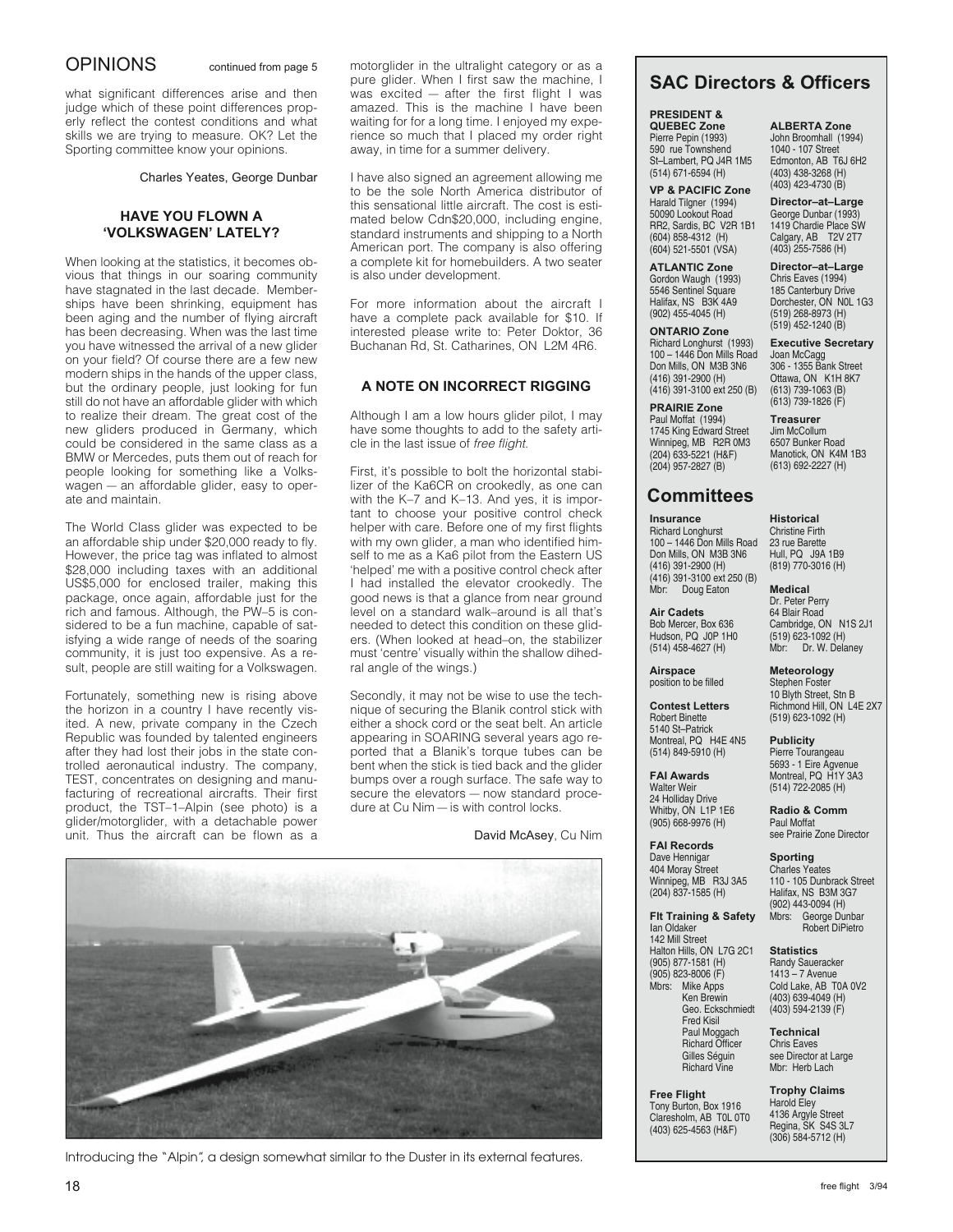

Introduction Some changes have been made to the Bronze badge to more aptly recognize the continuous development of a pilot's skills after licencing. The purpose is to bridge the gap between the first level "C" badge (1 hour flight) and the more difficult Silver "C" badge which requires a somewhat daunting 5 hour duration flight plus a 50 km cross– country flight and a 1000m gain of altitude task. Some advanced dual flights are needed which, it is hoped, will materially increase your enjoyment of the sport. The badge, therefore, will be a ready means of showing that you have acquired these additional skills, which are not normally taught for the glider pilot licence. When you have this badge you will be well on your way to having the basic skills for cross–country flying, though you may not of course aspire to this type of flying. However the skills are a necessary part of becoming a competent glider pilot.

This badge is the required entry level for the Basic or Beginner's crosscountry clinics run across the country by some provincial associations and by the Canadian Advanced Soaring Association (particular course entry requirements may contain extra items not specified for this badge). The badge is available from the SAC office and is awarded by the club to pilots completing the requirements. A checklist is available from your CFI to keep with your logbook. The required exercises are listed below.

Three consecutive spot landings An area is to be marked out on the runway approximately 50 metres wide by 150 metres long. The glider is to cross the threshold at a minimum height of 1 metre, and come to rest before the 150 metre mark. If the pilot does not achieve the above on one of the three landings, three consecutive landings are to be re–attempted. The instructor will certify successful completion of these landings on the checklist below. Before attempting this task, discuss the requirements with an instructor, and ask that the landings be witnessed so that the checklist may be signed accordingly.

Off–field landing exercises These exercises are to be flown dual, and will normally require a minimum of two flights. Field selections should be practised at different times of year, and choices that are made from the air close to the club should be checked on the ground after the flight.

Map reading and final glide exercises Map reading can be practised at any time. The requirement for the badge includes an ability to mark the map to show typical final glide heights needed to return to the club. The exercise to be flown dual will include a final glide from a distance of about 5 miles, and must show you can judge your glide to arrive at a minimum of 1000 feet above ground, to allow sufficient height for the circuit.

Rigging/derigging/trailering The requirement can be completed on a non–flying day, and would include some trailer handling. Arrange with an instructor to be taught how to derig and rig the glider that you might fly cross–country first. The requirement for independent rigging checks is important, and the method of recording this must be included. Trailer reversing exercises should be practised, with other pilots providing a lookout. The club instructors will suggest how to set up a suitable practise area. Get fully conversant too with the hazards of trailering with a glider, particularly if the club owns an open trailer.

Introduction L'insigne de bronze s'insère entre l'insigne de premier niveau, l'insigne C, qui demande un vol d'une heure et l'insigne C d'argent qui demande un vol de 5 heures, un vol de 50 km et un gain d'altitude de 1000 metre, plus difficile à atteindre. L'insigne de bronze distinguera le pilote qui a dépassé le niveau de base du permis de pilote.

Les conditions pour obtenir cet insigne seront atteintes par le pilote au cours de plusieurs vols dont certains seront avec un instructeur. Cet insigne démontrera que vous avez acquis la compétence nécessaire pour faire des vols–voyages, même si vous ne désirez pas faire ce type de vols pour le moment. Toutefois ces habiletés sont nécessaires à tout pilote compétent. Cet insigne est requis pour participer aux différents séminaires offerts par l'Association Canadienne de Vol à Voile et le groupe Vélivoles de Compétition.

L'insigne est décerné aux pilotes qui ont complété les conditions requises sur la liste qui suit.

# Trois attérrissages de précision

Ces attérrissages se font sur une aire de 50 metre de large par 150 metre de long. Le planeur doit traverser sur l'aire à un mètre d'altitude et s'arrêter avant la borne de 150 mètre. Les trois vols doivent être réussis consécutivement. Un témoin visuel doit certifier ces vols.

## Exercices d'attérrissage en campagne

Cet exercice doit se faire avec un instructeur au cours de deux vols minimums. Le choix de champs distincts doit se faire à deux moments différents. Ces champs sont choisis en vol près du club. Ils sont visités en voiture après le vol.

# Cartographie et vol de descente finale

La lecture des cartes peut se pratiquer à tous moments. Le pilote doit pouvoir tracer sur la carte la distance nécessaire pour retourner au terrain du club en descente finale. L'exercice en vol doit se faire avec un instructeur. A environ 8 kilomètre du terrain en vol le pilote doit démontrer qu'il peut juger l'altitude requise pour arriver à hauteur de circuit, 1000 pieds d'altitude, au terrain de son club.

# Assemblage/désassemblage/remorquage

Ces activités peuvent se faire un jour où il n'y a pas de vol et doivent inclure des activités de remorquage avec auto. Un instructeur démontrera les procédures de désassemblage et d'assemblage du planeur que vous piloterez éventuellement lors d'un vol–voyage. Ces procédures sont importantes, le pilote doit avoir un registre de ces activités. Les exercices de remorquage doivent se faire en présence d'autres pilotes. Un instructeur du club déterminera une faire de pratique. Il est important d'acquérir de l'experience de remorquage d'un planeur sur route, surtout avec une remorque ouverte.

| C                     |             | Requirement                                                                                                                                                                                                                                                                                                          | date<br>done | signed | Requirement<br>date<br>done                                                                                                                                                                                                                                                                                          | signed |
|-----------------------|-------------|----------------------------------------------------------------------------------------------------------------------------------------------------------------------------------------------------------------------------------------------------------------------------------------------------------------------|--------------|--------|----------------------------------------------------------------------------------------------------------------------------------------------------------------------------------------------------------------------------------------------------------------------------------------------------------------------|--------|
| н<br>Е<br>C<br>K<br>S | 3<br>5<br>6 | Glider Pilot Licence<br>Pilot in command time of 10 hrs<br>Soaring flight of 2 hrs - 1st flt<br>Soaring flight of 2 hrs - 2nd flt<br>3 consecutive spot landings<br>in marked areas on club field<br>Off-field landings,<br>dual field selection exercises<br>Off-field landings,<br>dual circuit planning exercises |              |        | Map reading exercises<br>8<br>during dual flight<br>Final glide exercise<br>9<br>during dual flight<br>10 Rigging/derigging/trailering<br>instruction and practise<br>11 Club requirements for XC flying<br>12 Basics of advanced instrumentation<br>(speed to fly ring, TE compensation,<br>final glide calculator) |        |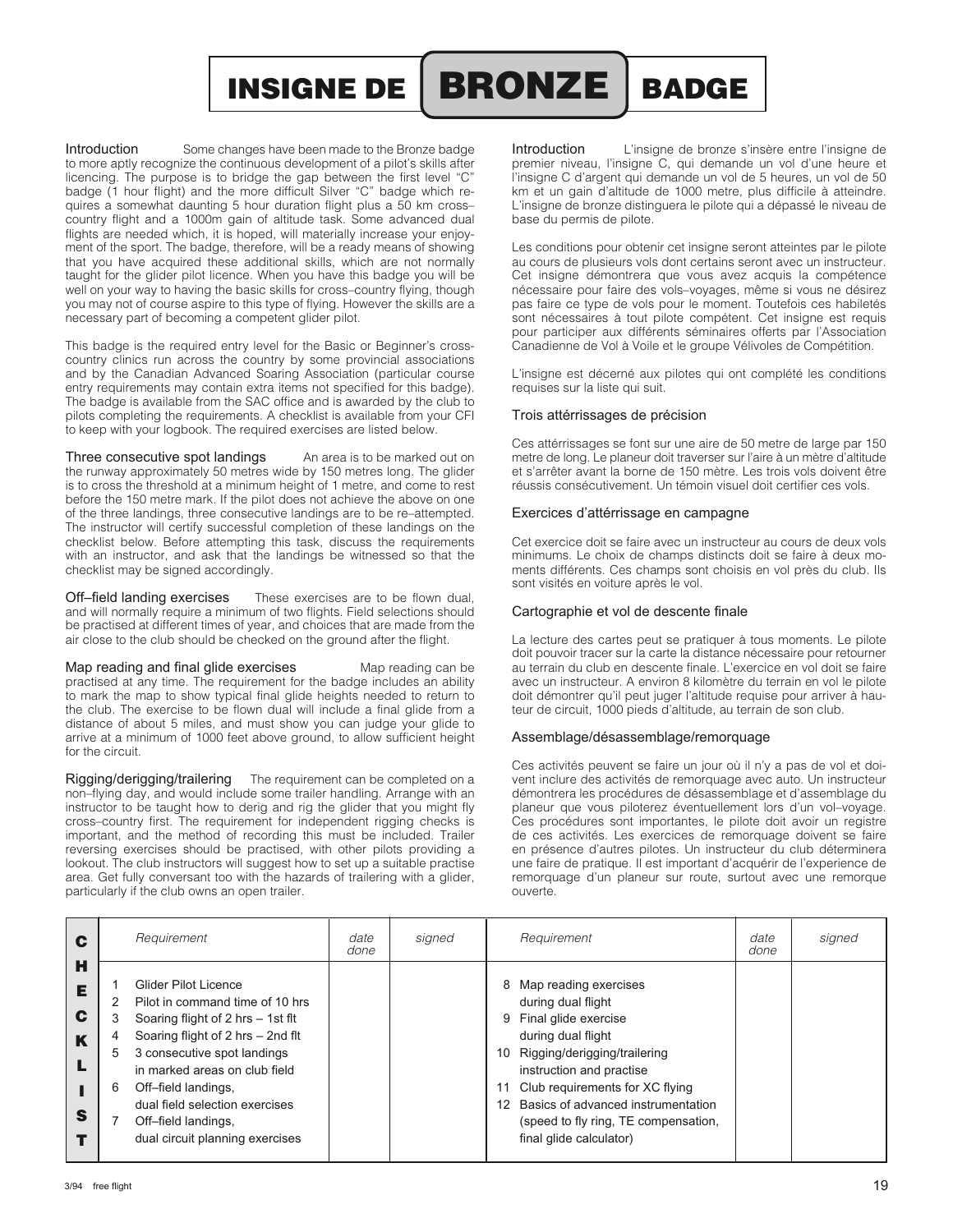# **FAI badges**

# **Walter Weir** 24 Holliday Drive Whitby, ON L1P 1E6 (905) 668-9976 H

The following Badges and Badge legs were recorded in the Canadian Soaring Register during the period 17 March to 1 May 1994.

# **GOLD ALTITUDE**

| Paul Nelson     | Guelph | 3470 m | Grob 103A | Minden, NV |
|-----------------|--------|--------|-----------|------------|
| Keith Billings  | Guelph | 3110 m | Grob 103A | Minden, NV |
| Keith Pritchard | Guelph | 3560 m | Grob 102  | Minden, NV |

# **WINGS***&* **WHEELS**

*Radios:* Becker, Terra, Icom, Communications Specialists *GPS:* IIMorrow, Becker, Garmin, Magellan, Trimble *Variometers:* Soaring Aids, Ball, Winter, Sage *Parachutes:* National and Strong *O2 systems:* Nelson, Aerox *Barographs:* Replogle

Seatbelts, new and rewebbing service German and American Mylar seals and tapes Batteries, chargers, crew car antennas, and wingstands Canopies, windshields/windows for most A/C from LP AeroPlastics, and much more!

*Absolutely the best prices and service.*

New and used equipment bought, sold, and traded!

**Call Tim Mara "1M" (716) 664-6894, fax 664-6895**

**send \$2.00 for catalog to 81 Jackson Avenue WE, Jamestown, NY 14701**

# **FAI records**

# **Dave Hennigar** 404 Moray Street Winnipeg, MB R3J 3A5 (204) 837-1585 H

The following record flights are being claimed:

**750 km O & R speed**, Open, citizens, 145 km/h, 12 May 94, Walter Weir, ASW–20B, C–GGWW. Flown from Keystone, PA with the turnpoint at Covington, VA. If confirmed, this flight will fill in the last remaining unclaimed record category in the Open list.

**300 km speed to goal**, Open (not FAI), citizens, 145.9 km/h, 12 May 94, Walter Weir, ASW–20B, C–GGWW. Flown from Keystone, PA to the goal at Covington, VA. The only prior record in this category was the territorial flight by Wolf Mix in 1966 at 108.6 km/h which still stands.

The following record flight has been approved:

**400 km triangle speed**, Open (not FAI), citizens, 119.7 km/h, 25 Jan 94, Charles Yeates, Lak–12, VH–XQR. Flown from Waikerie, Australia with turnpoints at Pinaroo silo and Cullulleraine road junction. This record surpasses the one set by Walter Weir in 1990 of 111.8 km/h.

# **training and safety**

# **5–FLIGHT CURRENCY RULE DEAD**

It's a pleasure to announce that we have been given an exemption from the requirement to carry out five takeoffs and landings when a pilot is non–current. Since this occurs to most of us at the start of every season, the requirement previously meant that all non–current instructors and pilots had to do five flights before carrying passengers (which included being able to instruct). Although we had been expecting to obtain an exemption for instructors only, the exemption is worded to cover all glider pilots.

The requirement now is that a glider pilot must carry out a minimum of two dual flights with a current instructor, to be certified as being able to carry passengers. Certification will be by instructor sign–off in the logbook when the instructor is satisfied with the demonstrated performance: "Certified to carry passengers" plus signature and date. It is expected the exemption will be published in the AIP at the next amendment publication date. All clubs should by now have been notified through their CFI.

Ian Oldaker, chairman FT&S Committee

# **BUT ARE YOU** *SURE* **IT'S RIGGED?**

Every year you hear stories of tragic accidents or near–accidents that occur because of rigging errors. Why? Why do intelligent pilots make such errors? Is it pilot error or bad design? Is it just ignorance? How many times have rigging errors gone undetected and a "normal" flight made on a misrigged glider? This article has been provoked by one such tragic incident — a real accident that happened to a real pilot on a real glider. Read this and think about it.

Question: How do you know that your glider is correctly rigged? Consider this scenario. You and your partners have just bought a new glider. You know how to rig it because you have seen it rigged before and besides, you have rigged many different types of gliders in your time. You rig the glider and DI it. Stop — consider the following: how do you know you have rigged it correctly? Well, it looks OK ... all the pins are accounted for and you have checked for wear and tear, etc. Fine, now ask yourself this question: how do you know you have not rigged the glider *incorrectly*?

Think about the difference. Suppose you were standing next to your glider and I came up to you and said, "I'll give you \$1000 for every deliberate mistake you make in rigging your glider that fools me." How many ways of misrigging your glider could you think of? How much money do you think you could get out of me? Have you ever tried misrigging your glider? Probably not. I go back to my earlier question: so how do you know you have not rigged your glider incorrectly?

The point is we all assume that because all the pins fit in and the wings stay on we have rigged the glider correctly. This may not be the case. It may be possible that you can fit all the pins, attach all the safety clips and still not have a safe glider. If you have never deliberately tried to misrig your glider, how do you know what it would look like or how easy it would be to misrig in the first place? You don't.

So the next time you find yourself rigging your glider, think about all the ways you could deliberately misrig it. Why not give it a try. Make as many errors as you can. Think of the \$1000 you will get for each one that fools me. (It might be a good idea to stick a large piece of paper to the panel to indicate that the glider is misrigged!) If you have partners get them to do the DI and see if you fool them. Until you know you know how easy it is to misrig your glider and what it would then look like, you can never be sure that it is rigged correctly, can you?

Deliberately misrigging the glider and getting someone else to DI it might of course be beneath you — you might be too experienced for such games. Let's hope you are right. But why should I care, it's not my life that depends on it.

Chris Davidson from SAILPLANE & GLIDING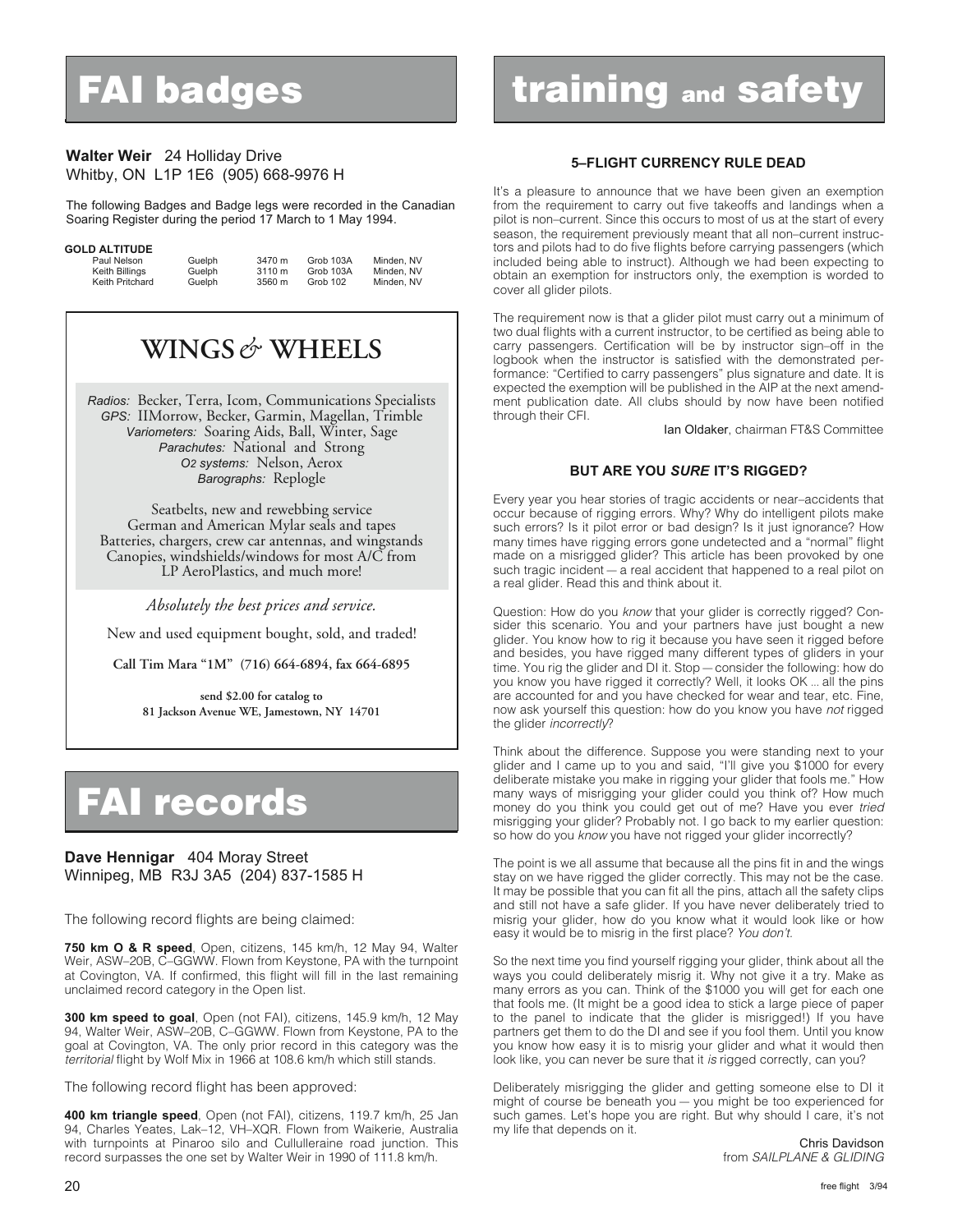

# **SOARING ASSOCIATION OF CANADA L'ASSOCIATION CANADIENNE de VOL à VOILE**

306 – 1355 Bank Street, Ottawa, Ontario K1H 8K7 tel (613) 739•1063 fax (613) 739•1826

# **SOARING STUFF / ARTICLES DE L'AIR**

May 1994

|                |                                                                                                   | Price | Size   | Qty. | Amount | $\top$ |                                                                                                         |
|----------------|---------------------------------------------------------------------------------------------------|-------|--------|------|--------|--------|---------------------------------------------------------------------------------------------------------|
|                |                                                                                                   | Prix  | Taille | Qté  | Total  | Α<br>Χ |                                                                                                         |
|                | prices include postage and GST · la livraison et TPS sont inclus dans les prix                    |       |        |      |        |        |                                                                                                         |
|                | 1 Bee-shirt • black on yellow<br>specify size $-$ S, M, L, XL                                     | 12.00 |        |      |        | V      | T-shirt "Abeilles" • noir sur jaune<br>précisez la taille - P, M, G, XG                                 |
|                | 2 SAC T-shirt<br>navy with gold and white crest<br>specify size $-$ S, M, L, XL                   | 15.00 |        |      |        | ✓      | <b>ACVV T-shirt</b><br>bleu marin avec un écusson or et blanc<br>précisez la taille - P, M, G, XG       |
| 3              | SAC student T-shirt • various colours<br>specify size - S, M, L, XL                               | 15.00 |        |      |        | ✓      | ACVV T-shirt de l'élève • couleurs diverses<br>précisez la taille - P, M, G, XG                         |
| 4              | SAC golf shirt • navy<br>specify size $-$ S, M, L, XL                                             | 25.00 |        |      |        | V      | ACVV Chemise de golf · bleue marine<br>précisez la taille - P, M, G, XG                                 |
|                | 5 SAC sweat shirt • navy<br>specify size $-$ S, M, L, XL                                          | 25.00 |        |      |        | ✓      | ACVV sweat shirt • bleu marin<br>précisez la taille - P, M, G, XG                                       |
|                | 6 SAC hooded sweat shirt • navy<br>specify size $-$ S, M, L, XL                                   | 35.00 |        |      |        | V      | ACVV Sweat shirt à capuchon • bleu marin<br>précisez la taille - P, M, G, XG                            |
| $\mathbf{2}^7$ | Beanie • white with blue gliders                                                                  | 12.00 |        |      |        | ✓      | Chapeau • blanc avec des planeurs bleus                                                                 |
| <b>178</b>     | Tie • blue with white gliders                                                                     | 25.00 |        |      |        | V      | Cravate • bleue avec des planeurs blancs                                                                |
| 9              | Decal "I'D RATHER BEE SOARING"                                                                    | 0.50  |        |      |        | ✔      | Auto collant "I'D RATHER BEE SOARING"                                                                   |
|                | 10 Sunshade (sun protector for your<br>car windshield; glider design)                             | 6.00  |        |      |        | V      | Sunshade (para-soleil en carton<br>pour votre voiture; dessin d'un planeur)                             |
|                | 13 Tost rings (4 for \$100)                                                                       | 28.00 |        |      |        | V      | Anneau de remorquage Tost (4 pour \$100)                                                                |
|                | <b>Books from international authors</b>                                                           |       |        |      |        |        | Livres des auteurs internationaux                                                                       |
|                | 20 SOARING CROSS-COUNTRY - ed. 2<br>Helmut Reichmann                                              | 58.00 |        |      |        |        | SOARING CROSS-COUNTRY - ed. 2<br>Helmut Reichmann                                                       |
|                | 21 FLYING SAILPLANES • Helmut Reichmann                                                           | 48.00 |        |      |        |        | FLYING SAILPLANES • Helmut Reichmann                                                                    |
|                | 22 WINGS LIKE EAGLES . Paul Schweizer                                                             | 55.00 |        |      |        |        | WINGS LIKE EAGLES . Paul Schweizer                                                                      |
|                | 23 TRYING THEIR WINGS . Lloyd M. Bungey<br>$(BC$ gliding from $1920 - 80s$ )                      | 15.00 |        |      |        |        | TRYING THEIR WINGS . Lloyd M. Bungey<br>(vol à voile Colombie Britannique 1920-80)                      |
|                | 24 GLIDING SAFETY . Derek Piggott                                                                 | 35.00 |        |      |        |        | GLIDING SAFETY . Derek Piggott                                                                          |
|                | 25 AWARE • Gagnon et al (weather manual)                                                          | 25.00 |        |      |        |        | MÉTAVI • Gagnon et al (manuel de la météo)                                                              |
|                | 26 THE BOOK OF THE BEST • Ursula Wiese<br>Trophies, Awards, Records, & Diamonds (ON PST included) | 10.00 |        |      |        |        | THE BOOK OF THE BEST • Ursula Wiese<br>Coupes des vols, Distinctions honorifiques, Records, et Diamants |
|                | <b>SAC crests and pins</b>                                                                        |       |        |      |        |        | Ecussons et epingles de l'ACVV                                                                          |
|                | 30 Crest "SAC.ACVV", embroidered                                                                  | 3.50  |        |      |        | ✓      | Ecusson "SAC.ACVV", brodé                                                                               |
|                | 31 "SAC" lapel pin                                                                                | 5.00  |        |      |        | V      | Epingle "SAC"                                                                                           |
|                | 32 Lapel pin . Glider                                                                             | 10.00 |        |      |        | V      | Epingle · Planeur                                                                                       |
|                |                                                                                                   |       |        |      |        |        |                                                                                                         |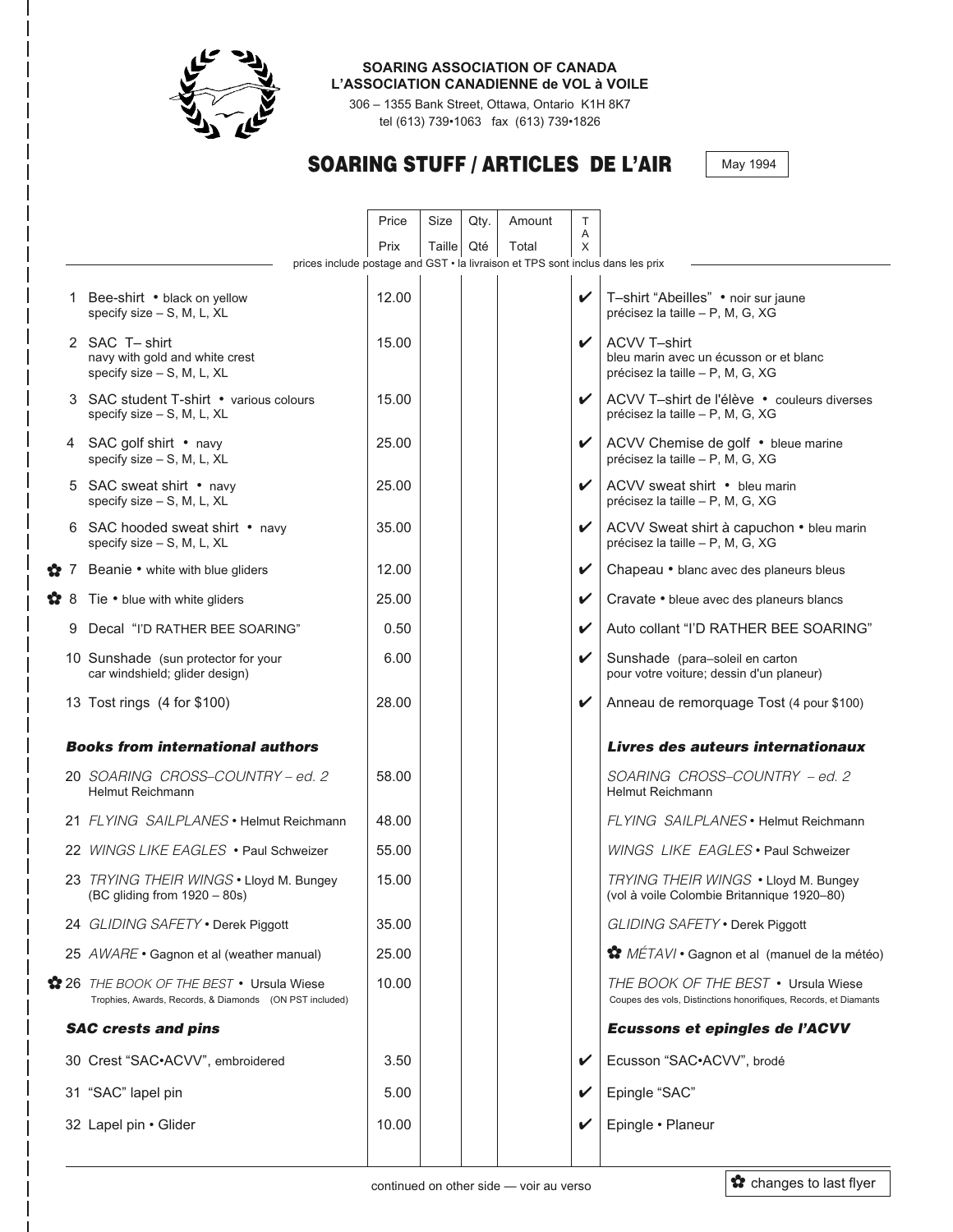|   |                                                                                           | Price<br>Prix   | Size<br>Taille | Qty.<br>Qté | Amount<br>Total | $\mathsf{T}$<br>Α<br>X     |                                                                                     |
|---|-------------------------------------------------------------------------------------------|-----------------|----------------|-------------|-----------------|----------------------------|-------------------------------------------------------------------------------------|
|   |                                                                                           |                 |                |             |                 |                            | prices include postage and GST • la livraison et TPS sont inclus dans les prix      |
|   | <b>Manuals and flying aids</b>                                                            |                 |                |             |                 |                            | Manuels et accessoires de vol                                                       |
|   | ☆ 40 Glider pilot logbook<br>(box of 66, \$434.94)                                        | 10.00           |                |             |                 | $\checkmark$               | Carnet de vol pour pilote de planeur<br>(boîte de 66 pour \$435)                    |
|   | 41 Student progress book<br>(24 for \$60)                                                 | 4.00            |                |             |                 | $\checkmark$               | Carnet de vol d'entraînement de<br>l'élève pilote (français) (24 pour \$60)         |
|   | ☆ 42 "Soar and Learn to Fly Gliders"<br>completely revised instruction manual Apr '94     | 19.95           |                |             |                 |                            | Manuel d'instructions de vol à voile<br>rev. jan 80 (français - \$5 encore)         |
|   | 43 Air instruction notes<br>(for instructors) (12 for \$30)                               | 4.00            |                |             |                 |                            | Instructions en vol - notes<br>(pour instructeurs) (français) (12 pour \$30)        |
|   | 44 SAC guide "Badge and Record<br>Procedures" • edition 6                                 | 5.00            |                |             |                 | $\checkmark$               | ACVV guide des procédures pour<br>FAI certificats et insignes (édition 6 · anglais) |
|   | ☆ 45 CISTRSC (green) / SWAFT (red)<br>cockpit checklist (12 for \$12)                     | 1.50<br>per set |                |             |                 | $\checkmark$               | CISTRSC (vert) / SWAFT (rouge)<br>liste de vérification (12 pour \$12)              |
|   | <b>FAI supplies • certificates, badges</b><br>(complete list on back page of free flight) |                 |                |             |                 |                            | Articles FAI • certificats / insignes<br>(voir aussi revue vol libre)               |
|   | 1 FAI 'A' badge, silver plate pin                                                         | 5.00            |                |             |                 | $\checkmark$               | Insigne FAI 'A', plaqué argent                                                      |
| 2 | FAI 'B' badge, silver plate pin                                                           | 5.00            |                |             |                 | $\checkmark$               | Insigne FAI 'B', plaqué argent                                                      |
|   | 3 SAC Bronze badge, pin<br>(available from your club) (12 for \$55)                       | 6.00            |                |             |                 | $\checkmark$               | Insigne ACVV bronze<br>(disponible au club) (12 pour \$55)                          |
| 4 | FAI 'C' badge, cloth, 3" dia.                                                             | 4.50            |                |             |                 | $\checkmark$               | Insigne FAI 'C', écusson de tissu                                                   |
| 5 | FAI Silver badge, cloth, 3" dia.                                                          | 4.50            |                |             |                 | $\checkmark$               | Insigne FAI argent, écusson de tissu                                                |
| 6 | FAI Gold badge, cloth, 3" dia.                                                            | 4.50            |                |             |                 | $\checkmark$               | Insigne FAI or, écusson de tissu                                                    |
|   | 7 FAI Flight Declaration form /sheet<br>(available from your club)                        | 0.15            |                |             |                 | $\boldsymbol{\mathcal{L}}$ | Formulaire de déclaration de vol de la FAI /feuille<br>(disponible au club)         |
|   |                                                                                           |                 |                |             |                 |                            |                                                                                     |
|   |                                                                                           |                 | Total          |             |                 |                            |                                                                                     |

8% Tax \_\_\_\_\_\_\_\_ Total \_\_\_\_\_\_\_\_\_\_\_\_\_\_\_\_

Please enclose payment with order. Prices include postage and GST. Ontario residents, add 8% sales tax for items having a  $\vee$  in the "Tax" column. Do not forget to indicate the size you want for shirts.

Votre paiement dévrait accompagner la commande. La livraison et TPS sont inclus dans les prix. *Les résidents de l'Ontario* sont priés d'ajouter la taxe de 8% pour les articles marquées d'un  $\checkmark$ . Ne pas oublier de mentionner la taille des chemises.

Address / Adresse

City/Ville / Province

Postal Code / Code postal phone / téléphone / téléphone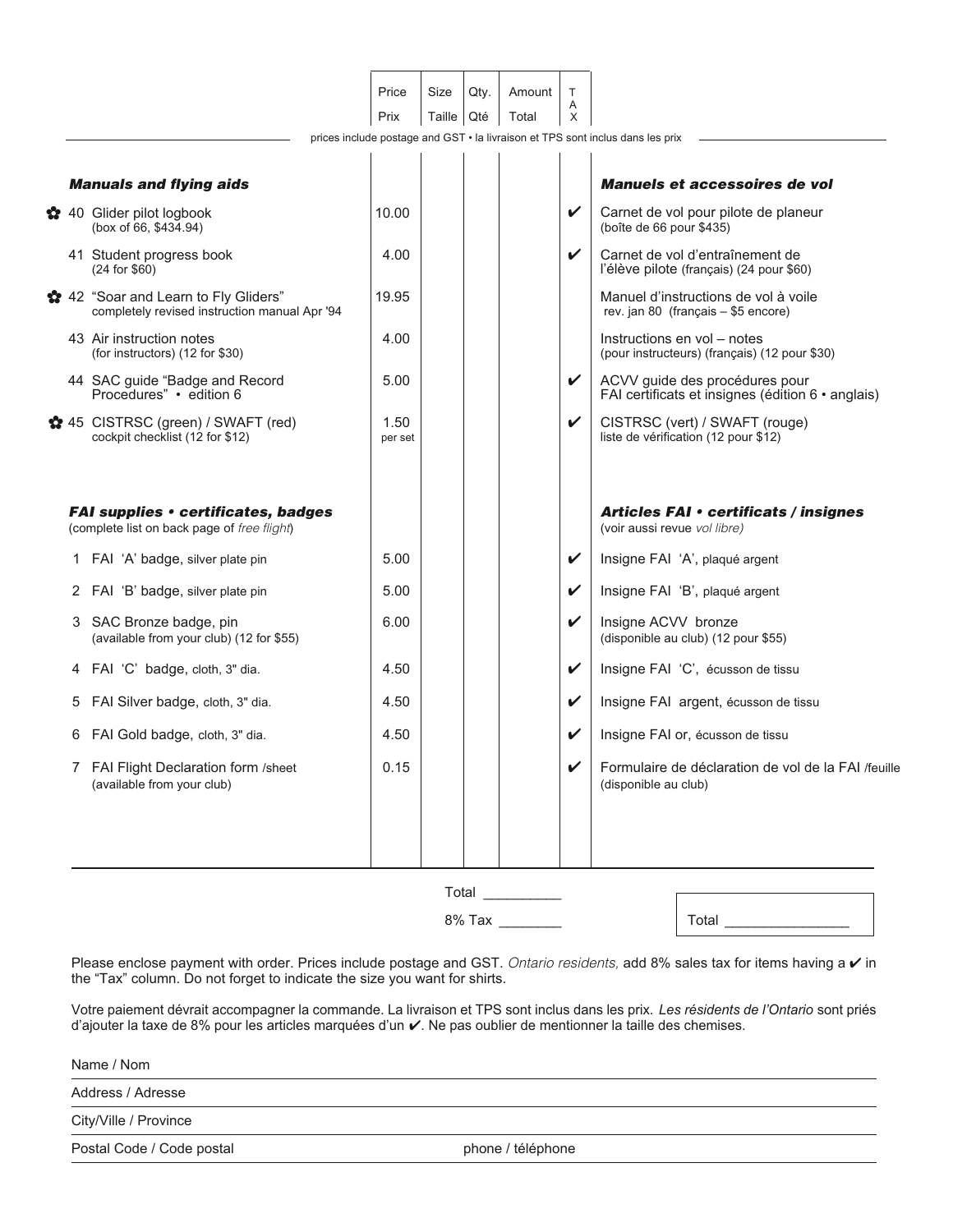

# **SINGLE SEAT**

**1–26C**, C–GNYB, 1260h, basic instruments, no trailer. \$6000 obo. MSC club ship. Call O. Maranta (613) 678-5197.

**1–23 Std**, CF–ZBR, 1951 ser#16. Full overhaul, new paint, regular and sport canopies, encl trailer. Call Don Sutherland at (604) 325-5016, leave message.

**Tern**, 1971 wood homebuilt, 30:1 performance, comes with encl metal trailer, chute, and radio. \$5000 or best offer. Chris Gadsby (403) 283-2411.

**M–100**, C–FRIV, Ka6E perf, very short field perf, aerobatic, excellent cond, cockpit recently refurbished, elec vario, radio, O2, chute, encl metal trailer. Asking \$9500. Dave Harper (905) 896-3758 (H), or Garfield Ingram (416) 239-9740 (B) 239-7465 (H).

**Zugvogel IIIB**, 17m, almost 40:1, good condition, complete with radio, instruments, barograph, trailer. Helmut Wieland (613) 541-6606 (B), 548-7564 (H).

**Monerai**, C–FEUQ, vg cond, basic instruments, audio vario, netto, panel mount TR–720 radio, encl steel trailer. \$7200. Struan Vaughan (403) 362-5837.

**HP11A**, C–FUKB, 518 h, standard instruments, CB radio, open trailer available. Highest performance for your \$, has done gold and diamond flights. For quick sale as is, the first person with a reasonable offer will be flying this spring – after spring with fresh inspection, \$10,900. Bob Patterson (905) 457-5238, 9 to 9.

**Monerai**, C–GRHG, less than 30 hours, standard instruments, radio, tinted canopy, new encl alum trailer. Easy to fly, good cross–country beginner ship. \$4500. Mark Brown, Winnipeg (204) 895-2929.

**HP–16**, C–GAUZ, 395h, excellent workmanship and cond, standard instruments. Encl alum trailer avail. Also avail: Security chute, Narco radio, Winter baro, O2 tank and reg. Must sell – \$10,900 obo. Call Eric Ketonen Sr. (705) 799-6623 (H), 748-7953 (B).

**KW–45**, CF–SNZ, 500h, homebuilt glass fuselage with Open Cirrus wings, tinted canopy, radio, O2, Ilec vario system, encl alum trailer. \$17,000. Fred Wollrad (403) 479-2886 or Harold (403) 474-0139.

**Glasflügel Mosquito**, 15m like–new self launching sailplane, 883 h, Rotax 501 engine, Terra radio, Cambridge, disc brakes, Pfeiffer trailer. Harry Miltner (509) 925-6214.

# **free flight non–commercial advertising**

- Personal sailplane and sailplane equipment ads are free for SAC members, \$10 per insertion for non–members.
- Ad will run twice. If ad is to continue, notify editor for each additional two issues. Notify editor when item is sold.
- Normal maximum length is 6 lines. Ads are subject to editing if space is limited.
- Send ad to editor, NOT to National Office.

**2–22E**, C–FACC, 1965, good condition. \$4500. Covered trailer (needs work), \$500 with glider only. Call Steve Patton, (604) 536-2819.

**2-33A**, C-FARD, 1974, 1850h, no damage, very good condition inside and out, always hangared, new fabric and paint, yellow with orange trim, open trailer, asking \$14,000. Roland Trudel (514) 835-3775

**Gemini**, all metal with fibreglass fuselage, outstanding 37:1 sailplane holds national records – 500 &100 km triangle speed, etc. Basic instruments, 2 chutes, trailer. Jean Lapierre (514) 655-7766.

# **TOWPLANE**

**Murphy REBEL kit**, only \$17,850. This rugged, roomy, metal 3 seat STOL can be your next towplane. Use a Lycoming 0-320 or Subaru 160 hp engine and you can get better than factory performance with the cost advantage of doing your own maintenance. It is also a great personal sportplane. Thrifty operation (3 gal/hr, 97 mph, 1000 ft/min on 80 hp! For info or demonstration flight call Bob Patterson (905) 457- 5238, 9am to 9pm, 22 Baronwood Court, Brampton, ON L6V 3H6.

# **MISCELLANEOUS**

**Wanted** – LK–10 trailer and information on LK–10s in Canada. Call Herrie ten Cate (416) 604-3579 (H).

**Wanted** – Radair 10s radios in working cond or for parts. Pierre Bertrand (514) 421-6373 (collect ok).

**Parachutes**, three Cu Nim club military chutes, \$250 each. Dave Fowlow (403) 289-9477 (H).

**Wanted** – Parachute, thinback style. Also will trade electronic Ball vario for a mechanical vario. Mike Cook (604) 427-5471.

**Wanted – Standard Class sailplane to fly at the 1994 Nationals.** Experienced BC pilot willing to beg, borrow, or even rent a suitable ship as the distance prohibits bringing my own. Required from 2-15 July. Call Nick Pfeiffer (604) 850-9345.

# **MAGAZINES**

**SOARING** — the journal of the Soaring Society of America. International subscriptions \$US35 second class. Box E, Hobbs, NM 88241 (505) 392-1177.

**SOARING PILOT** — bimonthly soaring news, views, and safety features from Knauff & Grove Publishers. New large format. \$US20, add \$8 for first class/foreign postage. Box 1145, Frederick, MD 21702-0145 USA.

**NEW ZEALAND GLIDING KIWI** — the official publication for the 1995 World Gliding Championships at Omarama and the bi–monthly journal of the N.Z. Gliding Association. Editor, John Roake. \$US25/year. N.Z. Gliding Kiwi, Private Bag, Tauranga, N.Z.

**SAILPLANE & GLIDING** — the only authoritative British magazine devoted entirely to gliding. 52 pp, bi–monthly. Cdn. agent Terry Beasley, Box 169, L'Orignal, ON K0B 1K0 or to BGA, Kimberley House, Vaughan Way, Leicester, LE1 4SG, England. £15.50 per annum (US\$30) or US\$40 air.

**AUSTRALIAN GLIDING** — the journal of the Gliding Federation of Australia. Published monthly. \$A40.50 surface mail, \$A55 airmail per annum. Payable on an Australian bank, international money order, Visa, Mastercard. (No US\$ personal checks.) Box 1650, GPO, Adelaide, South Australia 5001.

no photo

**A wide range of SAC soaring supplies for you**

# **SUPPLIERS**

### **REPAIRS & MAINT.**

**Sunaero Aviation.** Glider repairs in fibreglass, wood, & metal. Jerry Vesely, Box 1928, Claresholm, AB T0L 0T0 (403) 625-3155 (B), 625-2281 (Fax).

**XU Aviation Ltd.** Repairs in wood, metal and composites. (519) 452-1240 (B), 268-8973 (H).

### **INSTRUMENTS & OTHER STUFF**

**Barograph calibration**, most makes and models. Walter Chmela (416) 221-3888 (B) 223-6487 (H).

**Variometers**, winglets, mylar seals — all products designed and built this side of the Atlantic! Peter Masak, High Performance Engineering, (713) 431- 1795 (B), 431-2228 (Fax).

**Variometer / Calculator.** Versatile pressure transducer and microprocessor based vario and final glide calculator. Canadian designed and produced. Skytronics, 45 Carmichael Court, Kanata ON K2K 1K1. (613) 820-3751 or 592-0657.

**Firmal Electronics**. Cambridge variometers, L Nav and S Nav now both available with Global Positioning System (GPS) option. You need never be lost again! Write for list or phone John Firth, 542 Coronation Avenue, Ottawa K1G 0M4 (613) 731-6997.

**MZ Supplies**. CONFOR foam, Becker radios, most German soaring instruments. 1450 Goth Ave, Glou-cester, ON K1T 1E4 tel/fax (613) 523-2581.

#### **SAILPLANE DEALERS**

**Schempp-Hirth.** Nimbus, Janus, Ventus, Discus. Al Schreiter, 3298 Lonefeather Cres, Mississauga, ON L4Y 3G5 (416) 625-0400 (H), 597-1999 (B).

**Schleicher.** ASK-21, 23, ASW-22, 24, ASH-25. Ulli Werneburg, 1450 Goth Avenue, Gloucester, ON K1T 1E4 (613) 523-2581.

**Schweizer parts.** Walter Chmela, (416) 221-3888 (B), 223-6487 (H), #203, 4750 Yonge Street, Willowdale ON M2N 5M6.

**Solaire Canada**. Ed Hollestelle (519) 455-3316 tel & fax. SZD–55–1, Krosno, PW–5, trailers, GPS, and other sailplane stuff.